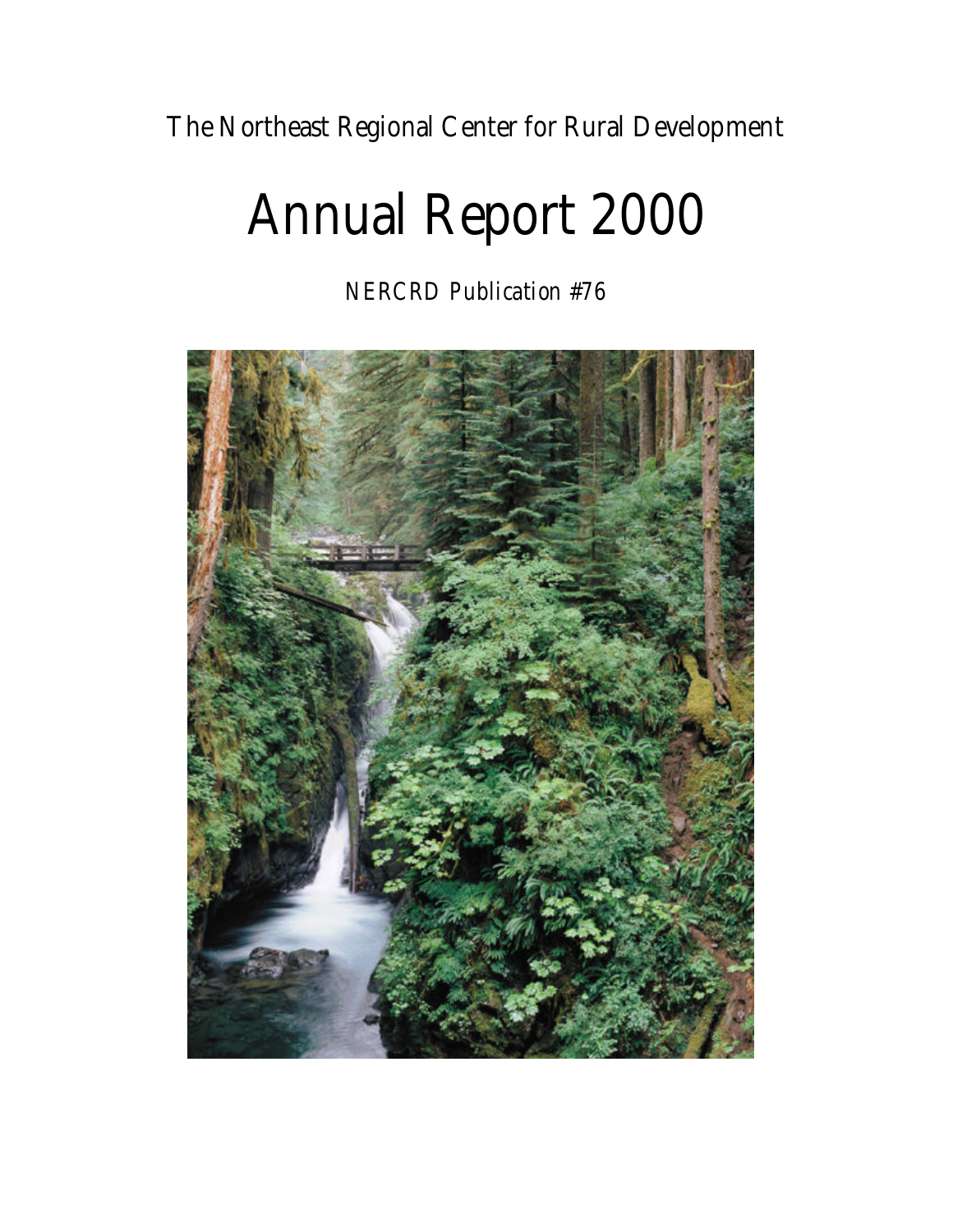**Dr. Stephan J. Goetz** • DIRECTOR **Pamela A. Hearn** • STAFF ASSISTANT

#### **BOARD OF DIRECTORS** *Extension*

*Research*

**Dr. Arthur Allen** • University of Maryland—Eastern Shore **Dr. J. Scott Angle** • University of Maryland—College Park **Dr. Paul Backman** • Penn State U. **Dr. Daniel Rossi** • Rutgers U.

#### *Extension*

**Brenda Sue Black** • West Virginia U. **Dr. Diane Brown** • Penn State Univ. **Robert Schrader** • University of **Massachusetts** 

#### *Non Land Grant*

**James B. Bays** • USDA Rural Development (New York) **Kenneth Nicewicz** • CARET Delegate, Massachusetts **Dr. Thomas Thorburn** • Food Systems Rural Development, The W.K. Kellogg Foundation

#### *Administrative*

**Dr. David Blandford** • Penn State **Dr. Sally Maggard** • USDA CSREES/ECS **Patrick Sullivan** • Economic Research Service USDA

#### **NORTHEAST CENTER STAFF TECHNICAL ADVISORY COMMITTEE**

#### *Research*

**Dr. Donn A. Derr** • Rutgers, The State University of New Jersey **Dr. Tesfa G. Gebremedhin** • West Virginia University **Dr. John M. Halstead** • University of New Hampshire

**Lois M. Frey** • U. of Vermont **Dr. Rod Howe** • Cornell University **Dr. Tom Ilvento** • U. of Delaware

*Non Land Grant* **Dr. Ted Maher** • USDA CSREES ECS

**Steve McHenry** • Maryland Rural Development Partnership (FORVM)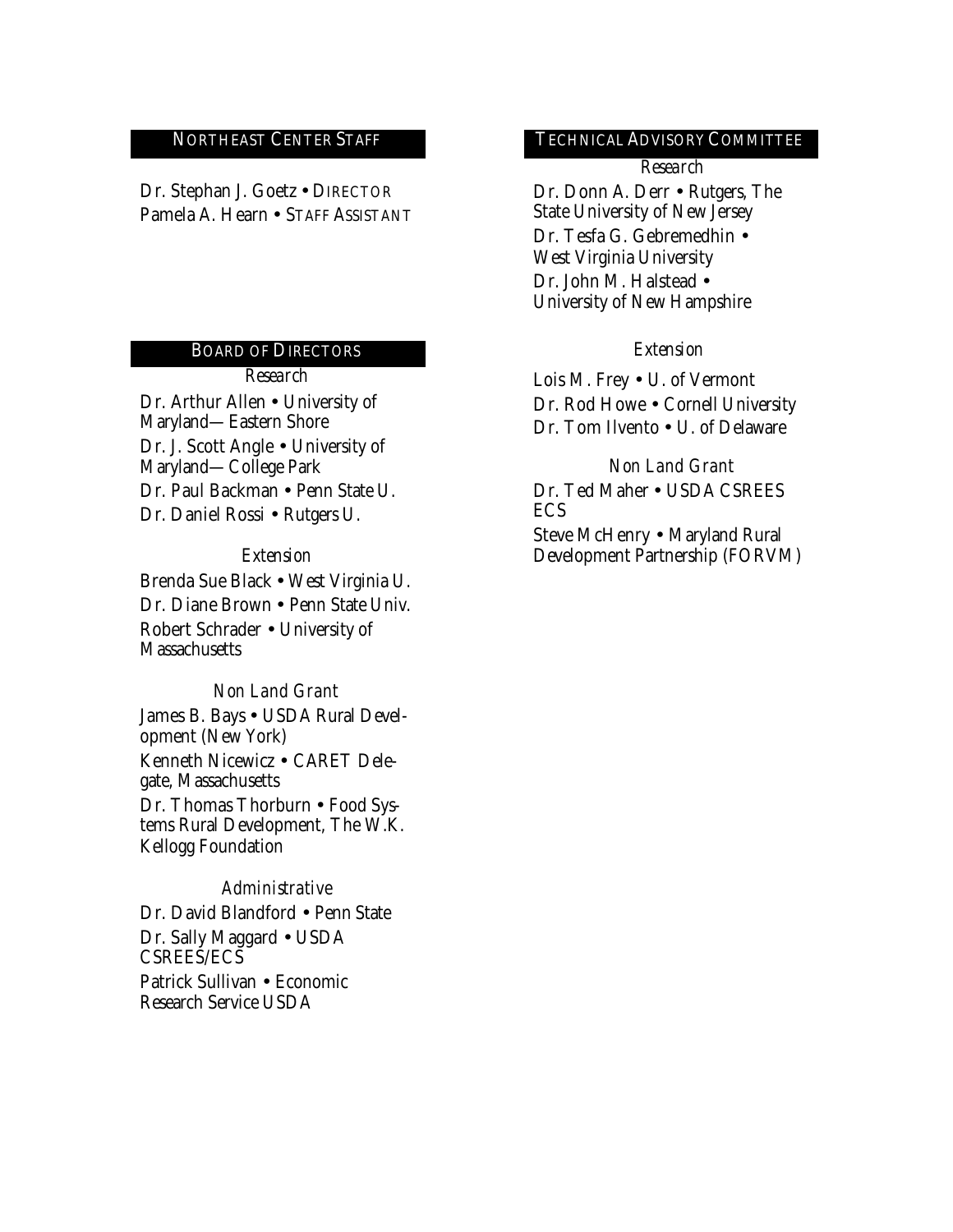# **Annual Report 2000**

# **Table of Contents**

| 2.1. |                                                               |  |
|------|---------------------------------------------------------------|--|
| 2.2. | Paper: "Rural Development Issues in the Northeast: 2000-2005" |  |
| 2.3. |                                                               |  |
|      |                                                               |  |
|      |                                                               |  |

# **List of Figures**

| Figure 1: Rural-Urban Earnings Ratio for Wage-and-Salary and |  |
|--------------------------------------------------------------|--|
|                                                              |  |
|                                                              |  |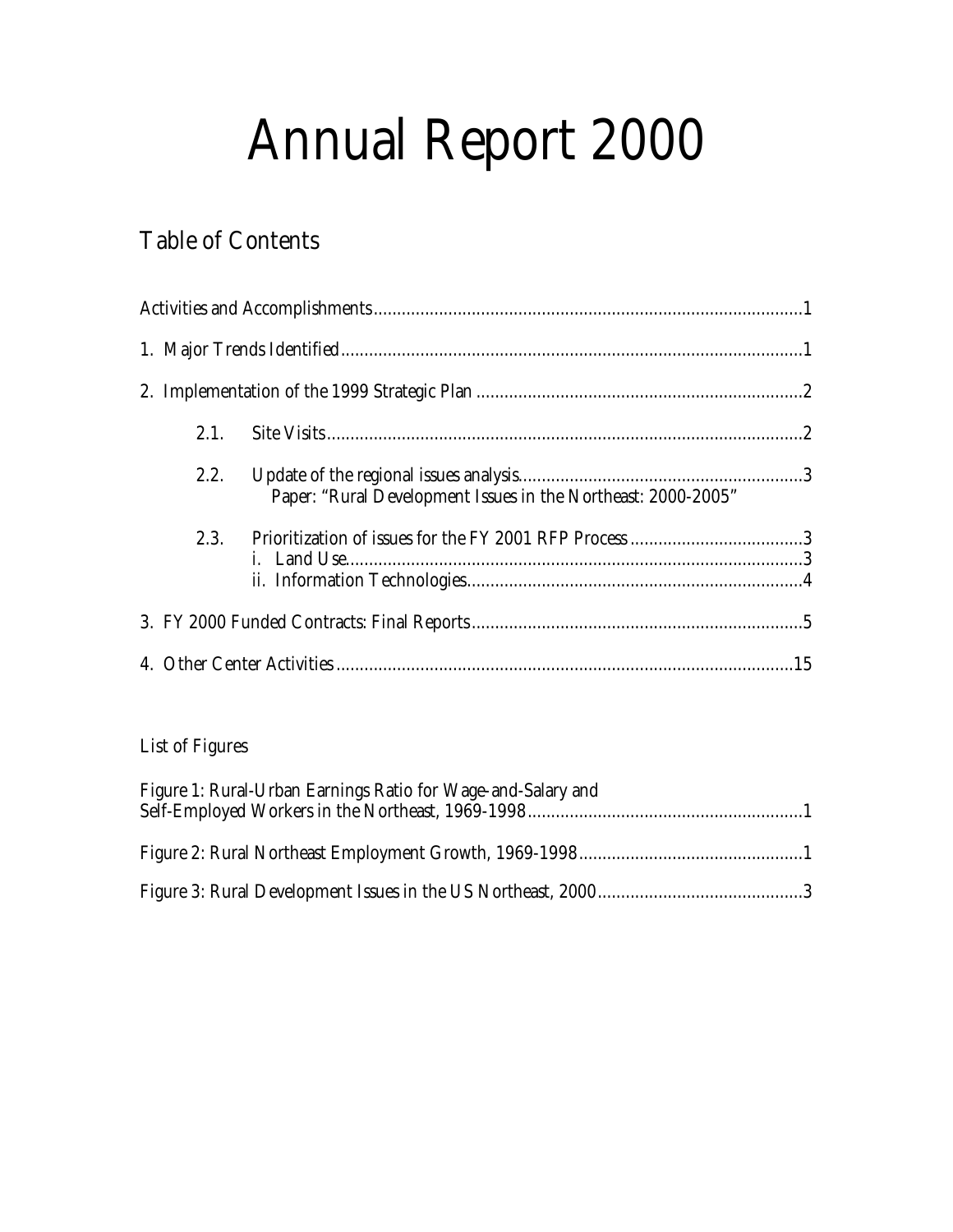# *Retrospective and Outlook*



A number of changes were implemented at the Northeast Center during the last year. Perhaps the most significant is the focus on a more narrow set of rural development issues, which was identified as a priority at the 1999 Strategic Planning Meeting. For this fiscal year, that focus will be on land use, which was listed by one-third of our stakeholders as the single most important issue facing the rural

Northeast US. In response we limited the Center's RFP last year to the subject of land use.

This Report summarizes Northeast Center activities and accomplishments over the last year. It contains information on the implementation of the Strategic Plan as well as abstracts of the grants and mini-grants that were funded by the Center and completed during the last year.

A number of exciting initiatives are on the horizon for the Center this year. They include developing a multi-state, multi-disciplinary and multi-functional research proposal in the land use area; providing data and information about land use trends and their consequences in the Northeast US; co-sponsoring a national land use conference; and expanding our website as a portal to land use issues, knowledge and expertise in the region.

I am particularly excited about expanding our work into the e-commerce and ecommunity areas, which includes ensuring that rural communities have access to the most up to date information available on land use. I am also interested in exploring new ways of working with faculty—through virtual offices and teams—in the Northeast.

These are highlights of the major efforts we plan to engage in during 2001. As always, I thank you for your support, and cordially welcome your feedback and comments on all aspects of the programs and activities of The Northeast Regional Center for Rural Development.

Stephan J. Goetz, Director University Park, PA January 2001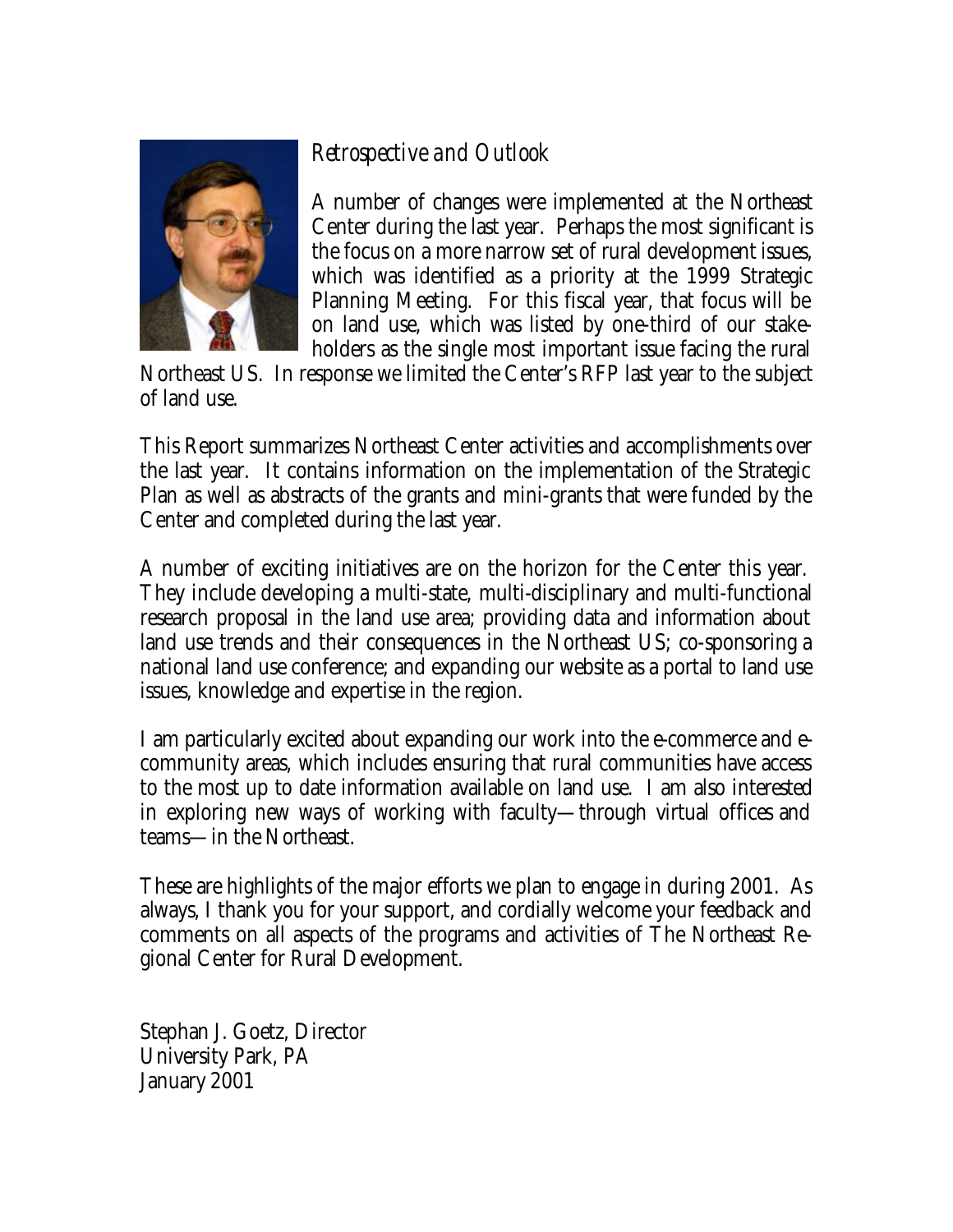# Activities and Accomplishments

# **1. Major Trends Identified**

The Northeast Center identified and reported on two major trends affecting rural counties in the Northeastern U.S. over the last three decades. These were reported in Newsletters and are reproduced here with updated statistics for 1998. The first trend is the persistent and growing gap in earnings of wage and salary workers in metro and non-metro counties (Figure 1 and *Network*00, Vol. 15, No. 1). Further analysis revealed that differences in educational attainment (the percent of residents who are college graduates) between metro and nonmetro counties account for about three-quarters of this gap.



Therefore, the growing earnings gap evident in Figure 1 reflects the fact that relative returns to formal education are increasing in the "New Economy." An even more pronounced gap appears for earnings of the self-employed, although data for 1997 and 1998 suggest a turnaround may be on the horizon.

A second significant region-wide trend, previously documented only in selected New England States (Watkins and Allen, 1993), is the steady increase in the number of self-employed workers in the rural Northeastern US (Figure 2 and *Network*00, vol. 15, No. 2). If past trends continue, one in every four rural workers will be self-employed by 2017, up from every one in five workers today.



The trend in self-employment has potentially important implications for land grant universities in the new Millennium. Recently, Mark Drabbenstott (Vice President of the Kansas City Federal Reserve Bank and Director of the Center for Ru-<br>ral America) proposed ral America) proposed that the rural selfemployed may be the *homesteaders* of the new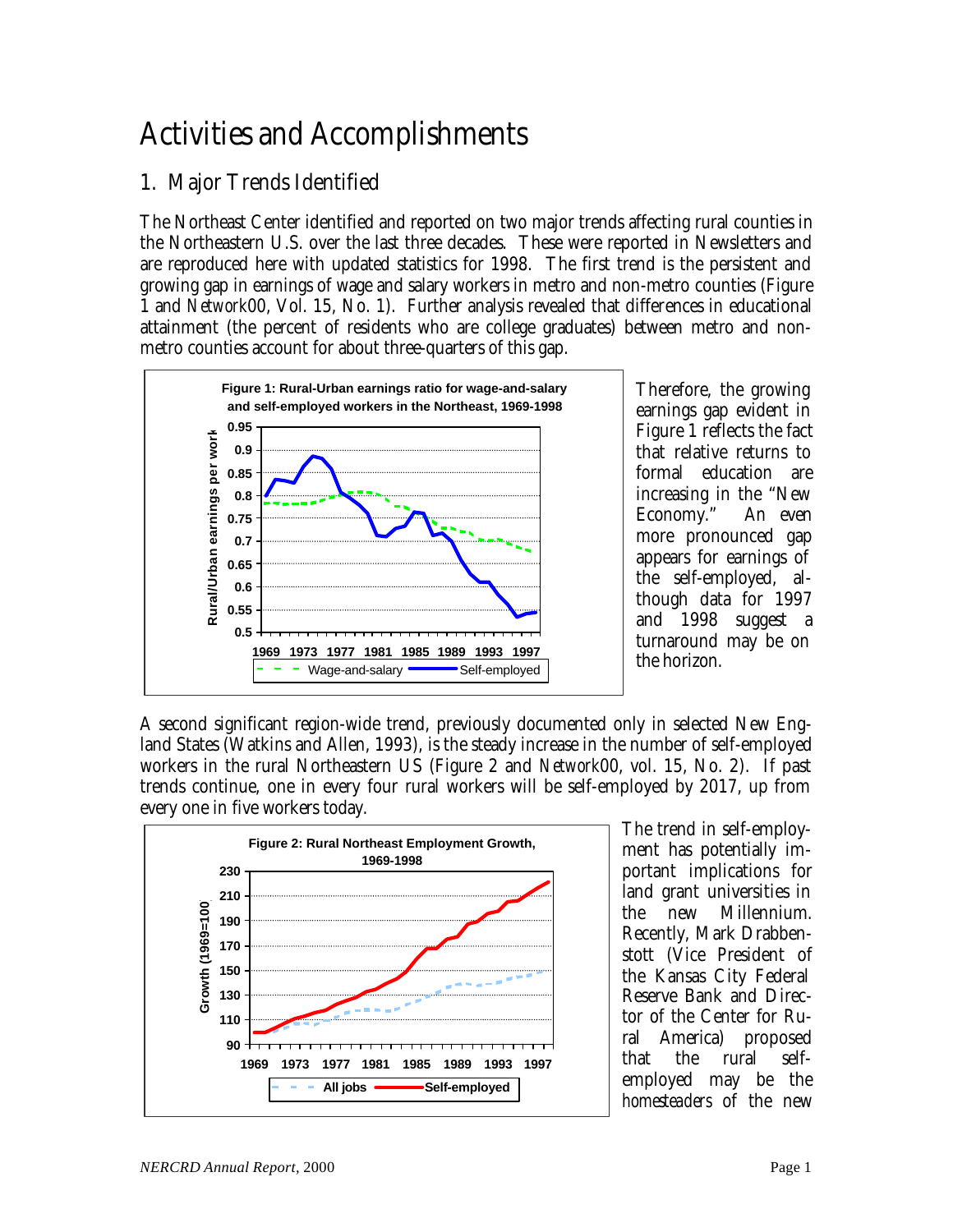Century. See: http://www.kc.frb.org/RuralCenter/speeches/M\_FarmFound\_900.pdf This could have profound implications for the content of research, teaching and extension programs of Universities and Colleges serving predominantly rural communities.

#### **References**

Drabbenstott, Mark, *New Hurdles, New Horizons: The Rural Economy in the 21<sup><sup><i>s*</sup> Century, pres. at the Farm</sup> Foundation Annual Conference, Albany, NY, Sept. 2000. http://www.kc.frb.org/RuralCenter/speeches/M\_FarmFound\_900.pdf

Watkins, Dennis A. and Thomas G. Allen, "Firm Formation, Firm Failure and Competitiveness: An Overview of Maine's Entrepreneurial Economy," Univ. of Maine, Dept. of Resource Economics, Orono, ME, Bulletin 840, September 1993, 34pp.

### **2. Implementation of the 1999 Strategic Plan**

Under the 1999 Strategic Plan, the Director was to visit each of the land grant universities and other rural development partners in the Northeast, update the Regional Issues Analysis published in 1990, and prioritize Center activities over the next four to five years.

#### **2.1. Site Visits**

As part of the 1999 Strategic Plan implementation, the Center Director visited stakeholders in each of the Northeastern States. Input received during these visits was synthesized into a list of regional extension and research priorities in rural development, which will in turn be used to focus Center activities over the next four years.

Stakeholders were visited in **Connecticut** (CT AES, UConn; CT Rural Development Council); **Delaware** (University of DE, DE State University, DE-USDA Resource Conservation and Development, MD/DE-USDA Rural Development; Institute for Social and Economic Development); **Maine** (UMaine; ME Rural Development Council; Western Mountains Alliance; USDA Forest Service; USDA Rural Development; Growth Council of Oxford Hills; Coastal Enterprises, Inc.); **Maryland** (UMD Eastern Shore, CES, DE/MD USDA Rural Development; Small Farm Institute, FORVM—MD Rural Development Center); **Massachusetts** (UMass; New England Small Farm Institute; and NE Sustainable Agriculture Working Group; Legislative Assistants, US House of Representatives; MA Rural Development Council; Young Entrepreneurs Society; Millers River Community Development Corp.); **New Hampshire** (UNH; State Division of Economic Development; NH Rural Development Council; North Country Education Foundation); **New Jersey** (Rutgers, Cook College; Center for Environmental Communication); **New York** (Cornell University, CaRDI; NY-USDA Rural Development; NY Rural Development Council; Herkimer County Trust; Environmental Finance Center); **Pennsylvania** (PSU, PA Rural Development Council, Center for Rural PA, Hamer Center for Community Design Assistance; USDA Rural Development; Appalachian Capital Alliance; Potter County CE and Educational Council and County Commissioners); **Rhode Island** (URI, Depts. of Environmental and Resource Economics,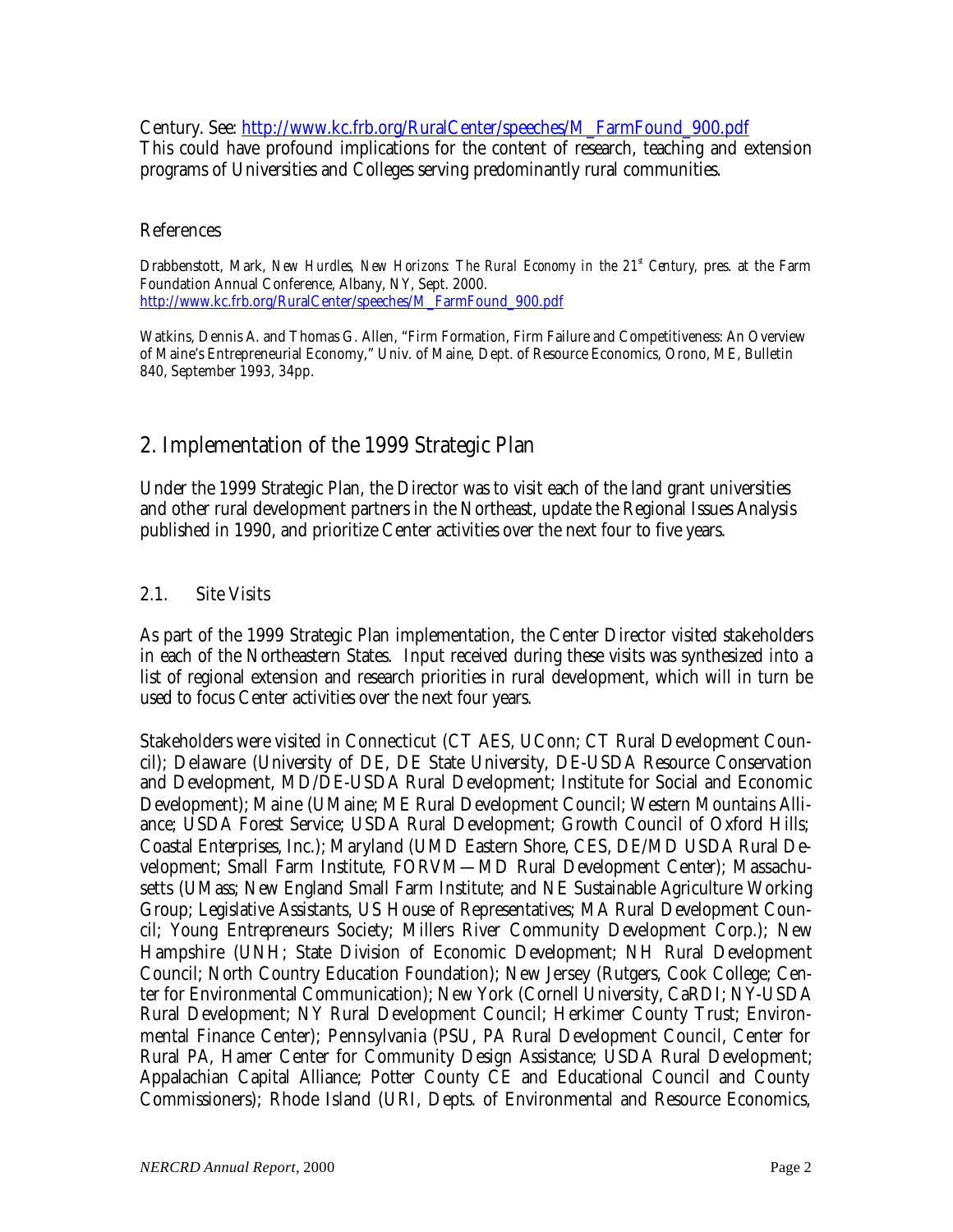and Community Planning and Landscape Architecture); **Vermont** (UVM); **West Virginia**  (WV State College; WV University; WV Clearinghouse for Workforce Education; Regional Research Institute).

At most Universities, and at selected Rural Development council meetings, the Center Director presented a seminar on "Identifying Critical Rural Development Issues in the Northeast: 2000-2005", and visited with individual faculty and administrators to gain input through a formal stakeholder survey instrument about Center activities over the next 4 years.

#### **2.2. Update of the regional issues analysis**

The regional issues analysis document was updated and is available on the Center's web-site: http://www.cas.nercrd.psu.edu/Publications/index.htm.

#### **2.3. Prioritization of issues for the FY 2001 RFP Process**

Two primary issues areas emerged from the stakeholder input received during the site visits.

#### *i. Land Use*

The subject of land use – including urban sprawl, farming on the rural-urban fringe, farmland preservation, distributional issues and "big box" retailing – was cited more frequently than any other topic by Center stakeholders in the Northeast who were interviewed or responded to our survey during the first half of 2000. This is an area in which the Center can integrate, network and leverage research and extension resources within the land-grant system, and play the following key roles identified in the Strategic Plan: 1. build awareness of the issue; 2. serve as a regional information source; 3. organize & support a research agenda;



4. convene & engage regional players to take action; 5. organize funding; 6. be a voice of the Northeast Region. A strong potential exists for strengthening the collaboration between research & extension faculty in this area.

The bar chart (Figure 3) shows that nearly one in three respondents listed land use as the priority rural development issue on which The Northeast Center should focus its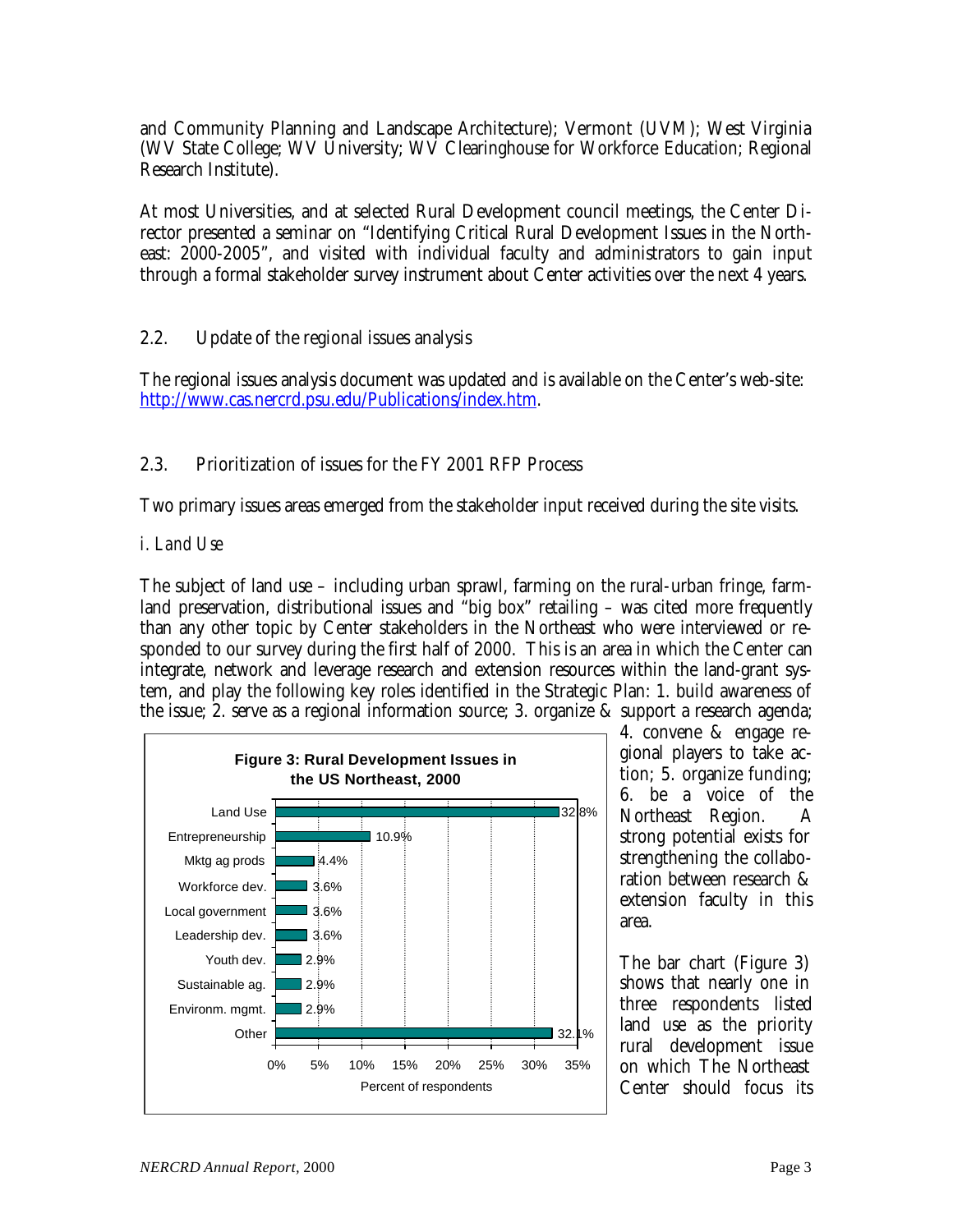resources; no other single issue even came close. In response, the 2001-2002 Request for research and extension Pre-proposals was limited to the subject of land use. We also plan to organize a land use "summit" later next year, and are exploring avenues for coordinating multi-state research and extension faculty and interest groups in the Northeast. We have added a "briefing room" on land use to our web site, and plan to compile and maintain extensive links to land use resources through this site.

The second-most important rural development issue identified by respondents in the Northeast is that of entrepreneurship—both at the level of communities and of individuals. One in every ten respondents indicated that this was an important priority, and we intend to focus on this topic in the 2002-3 funding cycle. No other single issue received more than five percent of the "votes" by Center stakeholders.

The last category in the bar chart ("Other") includes topics ranging from food security issues to health care, information technology, welfare reform, aging of the population, public participation in community development to decision support for conflict resolution, among others. While all of these topics are without question important and require urgent attention, our funding reality is such that we must limit the Center's agenda in a given year, if the Center is to have an impact.

*2.2. Information Technologies* (merging of computers and communications)

A critically important issue in the rural Northeast is the emergence and adoption (or lack thereof) of information technology (IT), including the use of IT as an instrument of economic development for rural communities. Specific topics include e-commerce and ecommunities or community information networks (CINs). In this rapidly changing area, the research effort within the land grant system tends to lag behind extension activities, and opportunities exist to better integrate research and extension activities.

The Northeast Center engaged in a number of efforts in the IT area, including:

- Co-sponsoring, with the three other regional rural development centers, a national workshop on e-commerce on July 18-19, 2000 in Memphis, TN (with representatives from MA, DE, PA and VT). The purpose was to review and evaluate existing extension and other curricula in e-commerce. A follow-up meeting is planned for January 2001. The Farm Foundation has tentatively agreed to help support this meeting.
- The Director presented *A Brief Review of the Literature on E-Commerce Research* at the Memphis Conference. Available at: http://ext.msstate.edu/srdc/E-Team/activities/activities.htm
- The Director coordinated the taskforce created to compile research papers on ecommerce. Available at: http://ext.msstate.edu/srdc/E-Team/activities/activities.htm
- The NE Center's links to rural development organizations in the NE states have been expanded significantly <  $\frac{http://www.cas.nercrd.psu.edu/Links/links.htm}$  >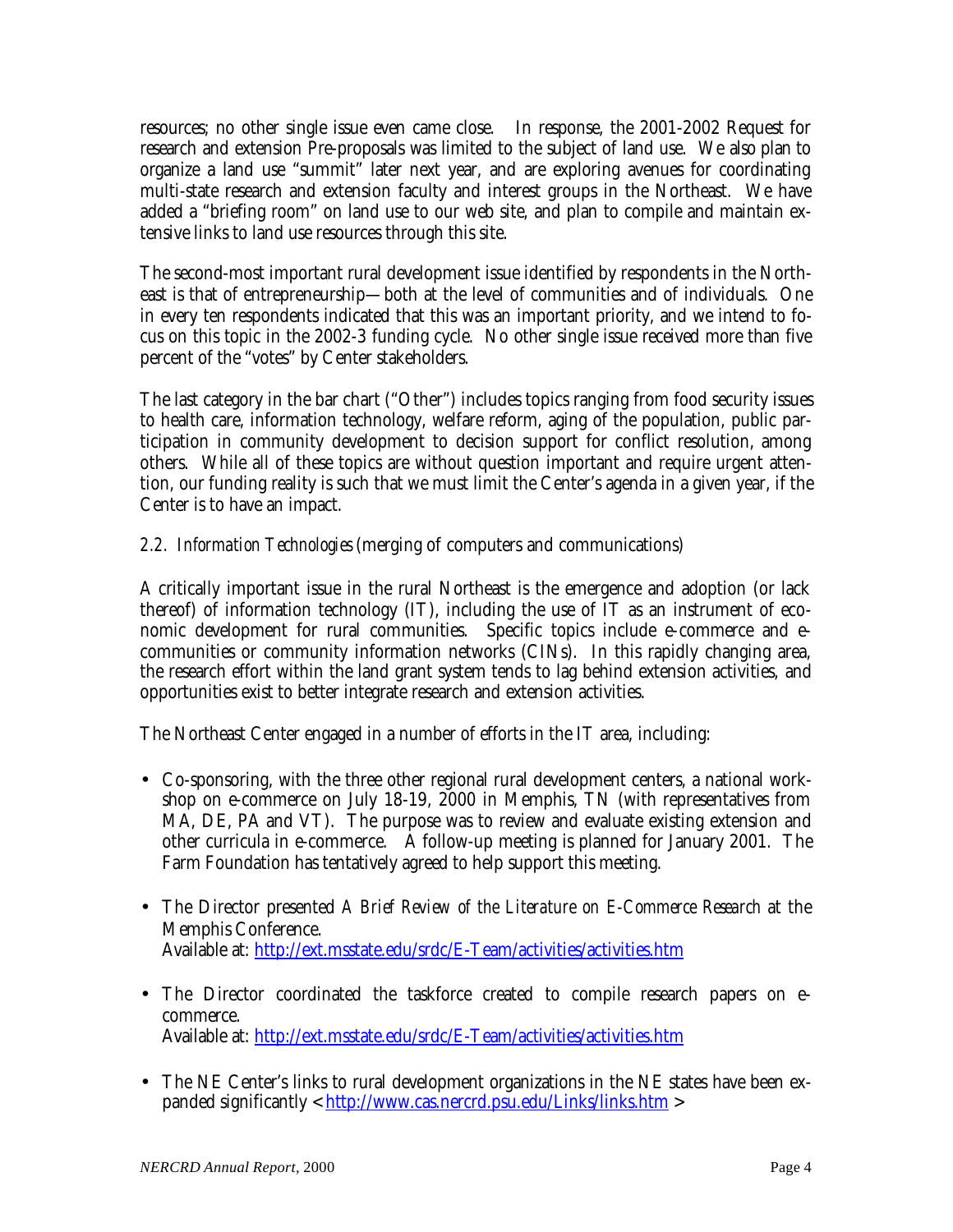- An e-commerce list serve for the region has been set up. ecommerce@lists.cas.psu.edu
- The Center hosted an intern during the summer who worked on a paper, "Adoption of E-Commerce by New England Maple Sugar Producers." The intern was supported by the CIC-Summer Research Opportunities Program, which has won the 2000 US Presidential Award for Excellence in Science, Mathematics, and Engineering Mentoring.
- To expand the Center's networking capabilities, we are setting up NE-specific briefing rooms on our web-site, which will eventually cover topics such as land use/sprawl; community-supported agriculture (niche marketing); community design/visitation programs; business retention and expansion; workforce preparation; youth development; local government issues; entrepreneurship/self-employment (small businesses); leadership, visioning, and consensus-building. < http://www.cas.nercrd.psu.edu/ >
- We distributed a copy of the guide, *Getting On-Line: A Guide to the Internet for Small Town Leaders*, published in 1999 by the National Center for Small Communities, to all county Extension offices in the Northeast.
- We co-sponsored a national e-commerce conference for small businesses in Washington, DC (with SBA and USDA); two other conferences will be held subsequently at other sites < http://www.ecommerce.gov/summit >.

*It is worth stressing that the topics of land use and information technology are related. In particular, our objective in working on these topics will be to identify and implement mechanisms through which communities have access to the most appropriate and up-to-date tools for dealing with their particular land use issue(s). This will be accomplished through the use of information technologies in general and the world-wide web in particular.*

# **3. FY 2000 Funded Contracts: Final Reports**

**Ilvento, Tom and Scott Loveridge,** "Factors Influencing Participation in BR&E Programs: A Study of Local Coordinators in Six States," Dept. of Food and Resource Economics Research Report, Univ. of Delaware, FREC RR00-03, May 2000, 17pp + App. **(\$22,500, DE and WV)**

This study used a telephone survey of coordinators of local Business Retention and Expansion Programs (BR&E) to better understand the factors that lead the community and the coordinator to undertake a BR&E program. A total of 94 Coordinators were identified and 80 responded to the survey during the summer and fall of 1998 (85% response rate). Initial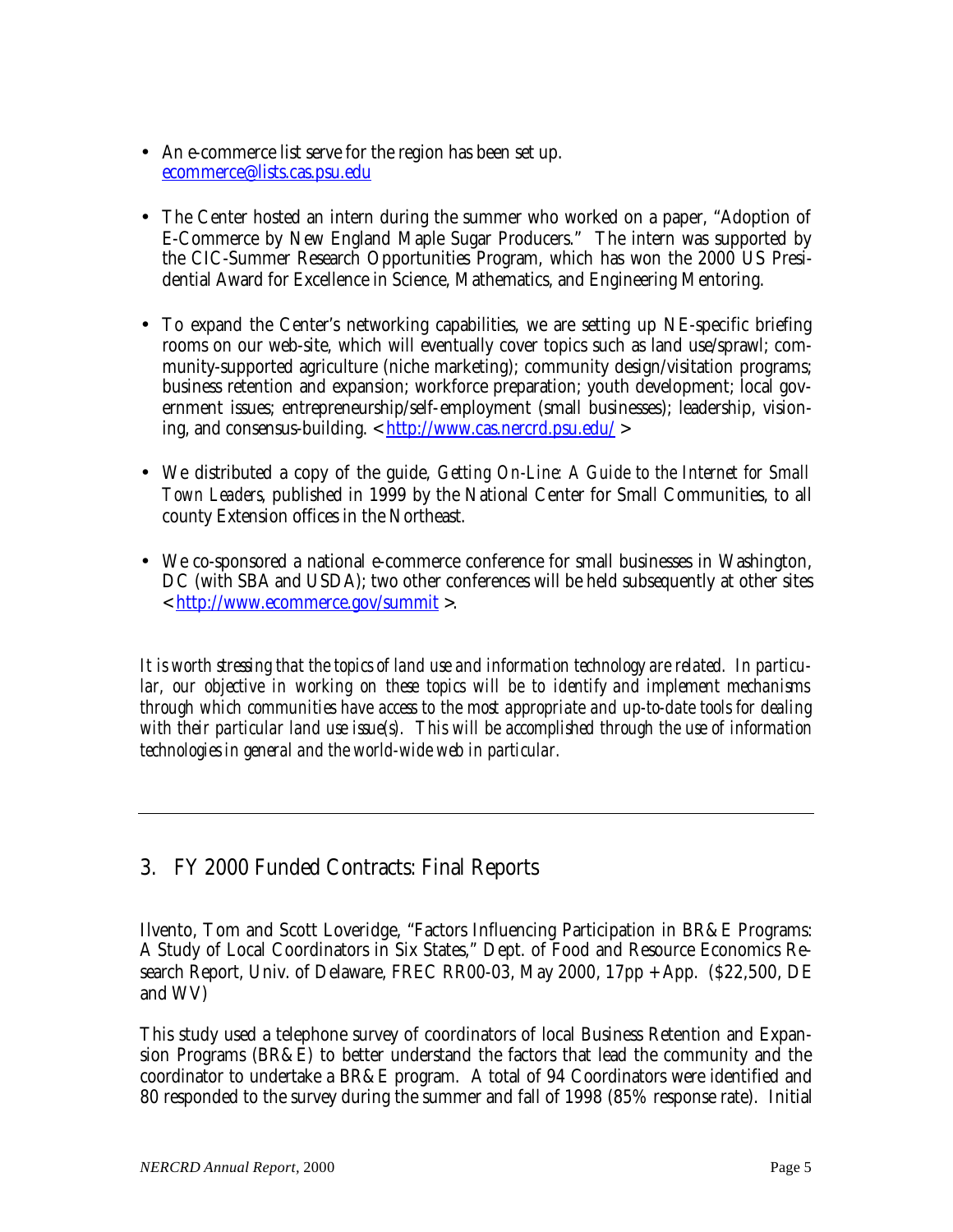contact was made by phone to explain the project and to schedule a phone interview. Following the initial phone contact a copy of the survey and an explanation of the project was mailed to the respondent. Most of the interviews were conducted over the phone, but in some cases coordinators sent the surveys in the mail. For the most part coordinators reported few concerns or conflicts prior to beginning a BR&E program. However, local coordinators reported that many businesses were not aware of programs available to them and that this was a motivating force in initiating the program, nor were citizens aware about economic development and the problems local businesses faced. In general the coordinators recognized and supported many of the benefits that we generally use to promote BR&E programs. When asked what attracted them to a BR&E program they answered (in order of importance) -- the program emphasized a response to local business needs; it focused on existing local businesses; it allowed for local decision-making; and there was a written report and written priority projects. Coordinators were also asked to rate factors about the program that influenced their personal participation. Their answers reflected a mix of community and personal interests. The factors with the highest rankings were: it would help firms remain and grow; it would help them develop better contacts with businesses; it would help them learn about businesses; it would help their organization; and the program was needed in the community.

#### **Booth, Nan, Arthena Sewell Roper, Amy Schnappinger, Sherman Thomasino, and Mary Ellen Waltemire and Kendra Wells,** *Building Teens for Better Communities*, Final Report, October 18, 2000, **(\$19,964, MD, NY and WV)**

Building Teens for Better Communities (BTBC) began as a tri-state pilot effort in Maryland, New Jersey, and West Virginia to test the Youth As Partners approach with the implementation of a small-scale community development project. Four teams of 26 youth and eight adults had the opportunity to learn and practice leadership skills, develop new perspectives on community, and complete a small-scale community development project. The teams came from diverse backgrounds including a rural church group, a suburban 4-H teen council, a newly formed teen association in an urban working class community, and a teen group in an urban public housing project. Three of the four pilot teams successfully completed their projects. Assessments done at the beginning of the project and at the end indicate the teens changed positively in terms of their perceptions of self-empowerment, ability to talk to outside groups, and planning skills.

In addition to the activities of the local teams, the 18-month project included focus groups, two regional conferences, and the publishing of a handbook. Two new teams from Maryland and Delaware were introduced to BTBC at the second conference. The handbook builds on lessons learned in the project and gives new teams the understanding and tools needed to experience personal and group growth while successfully implementing a small scale community development project. The handbook, which is available through the Maryland 4-H Youth Development program, was distributed to 4-H contacts in each state.

**Collaborating partners**: Maryland Cooperative Extension, Maryland 4-H Tech Corps, Maryland Safe and Sound Project, University of Maryland Institute for Governmental Service, Rutgers Cooperative Extension, West Virginia Extension Service, Center for Innova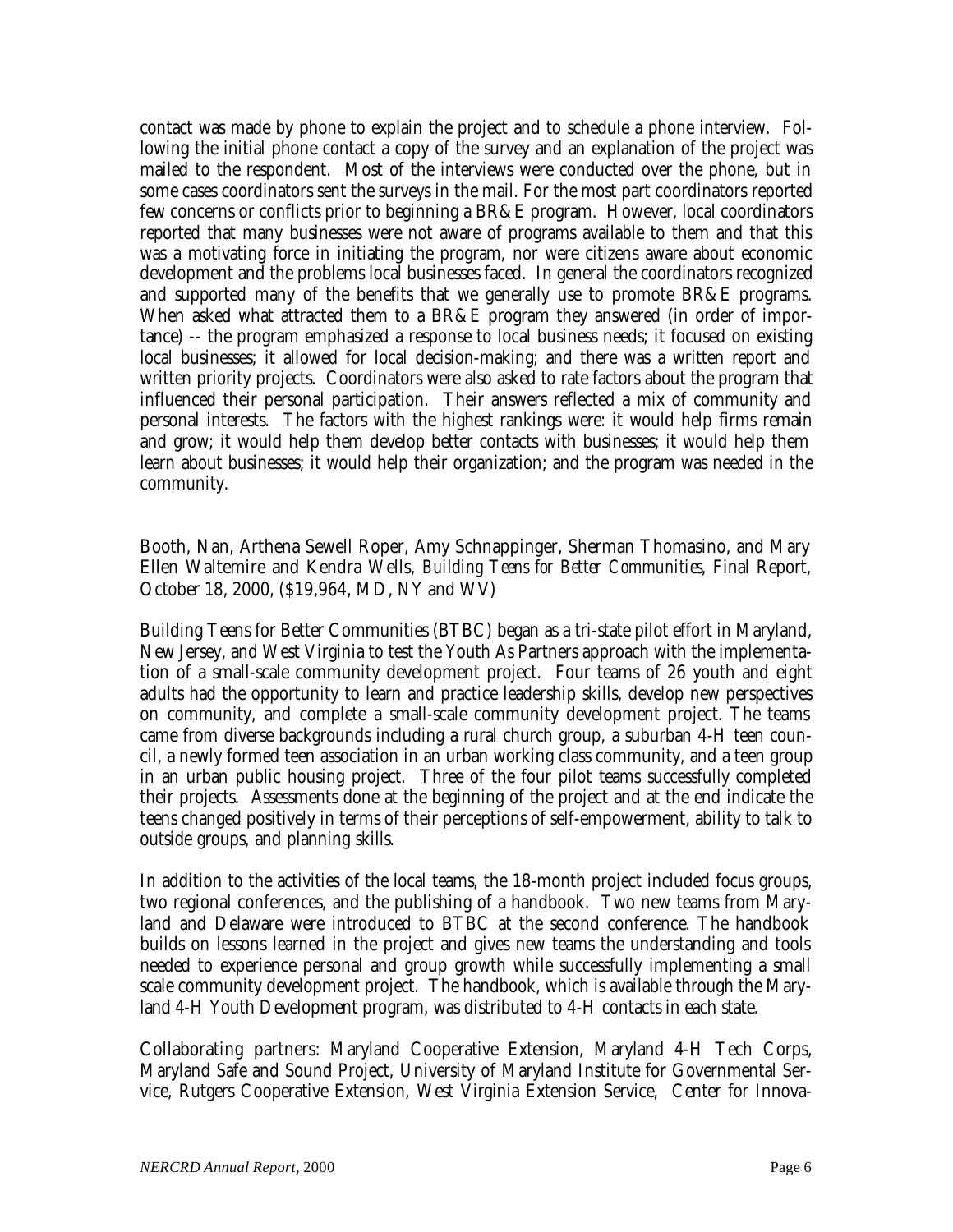tion for Community and Youth Development at the National 4-H Center, Hagerstown Boys and Girls Club, Hagerstown Housing Authority, Baltimore County Recreation and Parks, Maryland Save Our Streams, New Jersey Kids Educational Enrichment Programs (KEEP).

**Support leverage:** Two Maryland Cooperative Extension program development grants.

**Hanham, Alison Chrisholm and Anita Mayer,** *First Impressions Program Evaluation***,** Final Report, July 20, 2000. (**\$1,000, WV)**

*First Impressions* is a community improvement program administered by the West Virginia University Extension Service, Center for Community, Economic, and Workforce Development. The program is designed to help communities raise local awareness of community strengths and weaknesses as seen through the eyes of a first-time visitor.

The Northeast Regional Center for Rural Development mini-grant was used to develop and implement an evaluation tool for the *First Impressions* program. As components of a comprehensive program evaluation, two separate surveys were designed to gather information regarding the process and impact of the program.

Community Survey respondents were asked to identify changes and developments in their community that were either a direct or indirect result of the *First Impressions* program. The answers were quite positive and reflective of the original purpose of the program. In some cases, very tangible results have occurred and in others *"people are talking more about community development"* and *"a greater enthusiasm of several community members is noticeable subsequent to issuing the final report."* Although some communities indicated they are still formulating their plans, significant future impacts are anticipated. For instance, one respondent reported *"bringing in partners to assist in further planning"* and another reported using the findings of *First Impressions "to leverage grant funds to complete tasks."*

**Aileen Fortune, Deb Burwell, and Louise Franck Cyr,** *Strengthening Voice: Speaking up for Gender Equity*, Final Report, August 18, 2000. **(\$1000, ME)** Leverage: \$1234.00 from the 4-H Pine Tree State Foundation in Maine.

The University of Maine Cooperative Extension York County Gender Project implemented the 'Strengthening Voice: Speaking Up for Gender Equity' retreat and work sessions. A twoday experiential, highly participatory retreat used role-playing, movement, writing, storytelling and small group work to explore the gender territory. During the three work sessions, women brought case studies from their personal and professional work. The group used these case studies to practice their skills in speaking up for gender equity. The sessions also focused on giving supportive feedback about what actions would support the group's advocacy roles. By attending the series, 11 women:

 $\div$  Became aware of their own gender socialization and the ways in which this informed their multiple roles;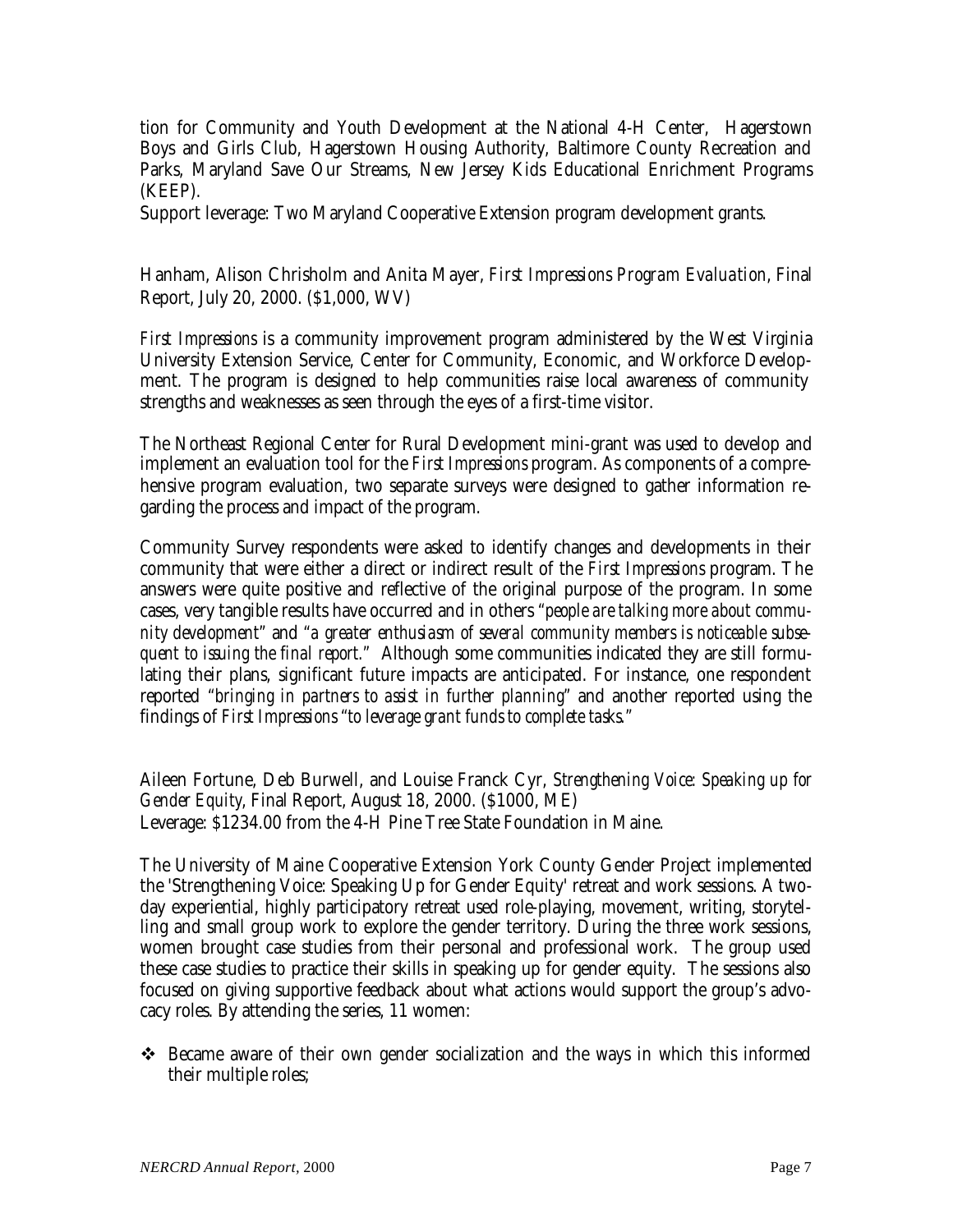- $\div$  Understood the potency of their own voice and the effect they have on interacting with young girls and boys;
- \* Are stronger advocates for the development of "whole" boys and girls; and
- $\triangleq$  Are part of an ongoing support network for community gender equity work.

#### **Michael Dougherty,** *Local Government Issues Assessment (West Virginia)***,** Final Report, August 28, 2000 **(\$1,000, WV)**

Funding from the Northeast Regional Center for Rural Development was used to support a survey of local government officials in West Virginia. The funds also are being used to support the development of a workbook and related materials that will used to disseminate these results. Additional analysis of survey results from both the West Virginia questionnaires and from those from the nearby states also involved in this project (Pennsylvania and New York) continues to ensure the findings are complete and up-to-date. Initial findings include that most local governments in West Virginia have access to computers and the Internet. Also, while economic development matters continue to be dominant in localities across the state, a regional analysis shows that some of the other important issues in various parts of the state have changed since the initial survey in 1996.

This project provides meaningful information on the issues facing local government officials in West Virginia, as well as their use of computer technology and views on training. In the coming months, the preliminary findings will be confirmed (or revised) and interstate regional comparisons will be made. This information will be packaged into a workbook for local leaders and state officials. It already has become a starting point for the initiation of discussions on policy matters and resource allocation. And its impact will only increase in the coming months as the results are disseminated more widely and to more residents and public officials.

Matt Urban noted that almost all local governments in the state used computers (including more than three-quarters using the Internet). With respect to training, more than three-fifths of the responding officials had attended state (or national) association meetings in the last year and they were quite interested in trying computer CD-ROM-based training. Jennifer Teagarden found that economic development matters continued to top the list of concerns of local government leaders statewide, just as it had in 1996. However, the infrastructure and governance issues important to local leaders have changed over the last four years, as have the top issues in several regions throughout the state. The papers are available at: http://www.rri.wvu.edu/reupapers.htm. Matt Urban wrote "Training Needs and Computing Uses of Local Officials in West Virginia." Jennifer Teagarden authored, "A Comparison of Local Concerns in West Virginia Communities: 1996 and 2000."

#### **Michael Hattery,** *Local Government Issues Assessment (New York)* Final Report, August 31, 2000 **(\$1,000, NY)**

With the strong response rate, the survey results will provide an excellent base for understanding the training needs of local officials and their preferences for training venues, times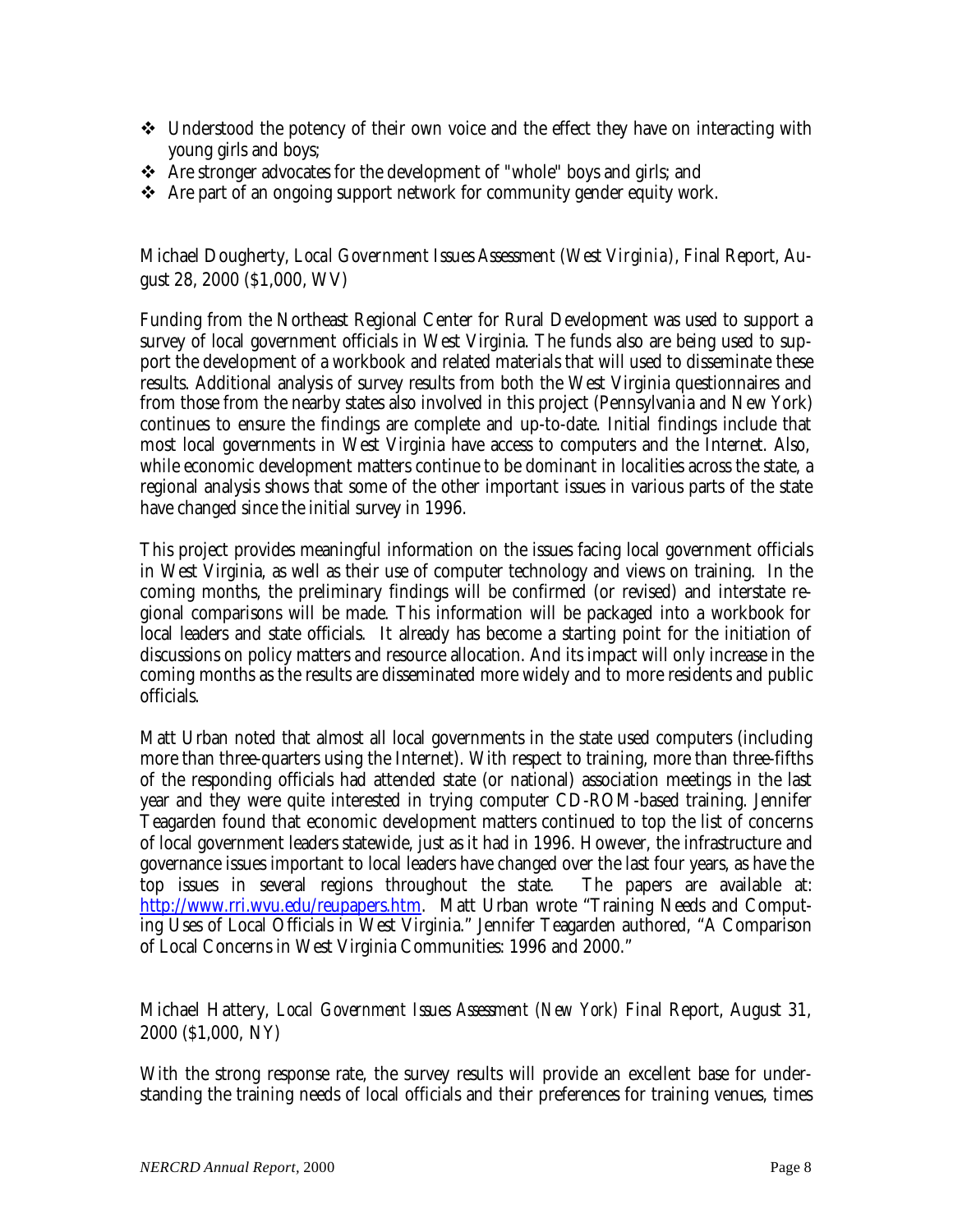and formats. The survey will also provide an important understanding of the key issues of concern to local officials and a representative cross-section of information technology uses and needs. This information will be helpful to local extension educators and to other education and technical assistance providers in the state. Within the college, the survey results will be useful in identifying priorities for applied local government research and for extension outreach programming to the local government audience.

As indicated in the project proposal, we also believe that, with solid local responses in each the three cooperating state, this project will provide an excellent tool for use by other states in the Northeast and one of several project initiatives that could help provide a base for broader cooperation, communication and activity by local government researchers and educators in the Northeast. The cooperators in this proposal would like to work with the center to put together a conference on rural government research and extension in the Northeast in 2001.

We will give several examples here. Officials indicated one of their strongest support for the need for training in planning for capital improvements, creating a long term vision for the community and help in making the vision happen. Also almost 70% of respondents indicated the need for a multi-event training program that would cover key topics needed to serve effectively as a governing board member (with appropriate cost, location and timing).

#### **Susan Matson**, Little Ones' Library: An Early Childhood Community Library **Final Report August 29, 2000** (\$1,000, NY)

The Little Ones' Library: An Early Childhood Community Library, is under development in the rural Accord/Kerhonkson area of Ulster County, New York, an area in which there is no public library. Many children in this area have their first significant experience with songs, rhymes and stories after they enter school, which, based on recent brain research is much too late. The library also provides an opportunity for residents to strengthen their community by together building a much-needed resource.

As a new program, library progress is measured against start-up goals. By the end of June 62 individual children had been served, some of them having returned multiple times. This exceeds the library goal for the entire your 2000 by five children. Likewise the goal of a 200 book collection by the end of the year 2000 was greatly surpassed when the collection exceeded 450 books by the end of June. In processing the books for lending it became obvious that most donated used books were not high quality children's literature, many were based on the popular culture. There also had been no donations of parent education/child development materials. The NERCRD mini-grant enabled the purchase of high quality books and extender materials to help build a balanced, quality collection and program while honoring the community donations of books and materials.

Community leaders continue to show interest, some providing personal as well as official support. They have suggested replication in other areas. Parents and childcare providers have expressed gratitude for library accessibility. Adults are learning about emergent literacy and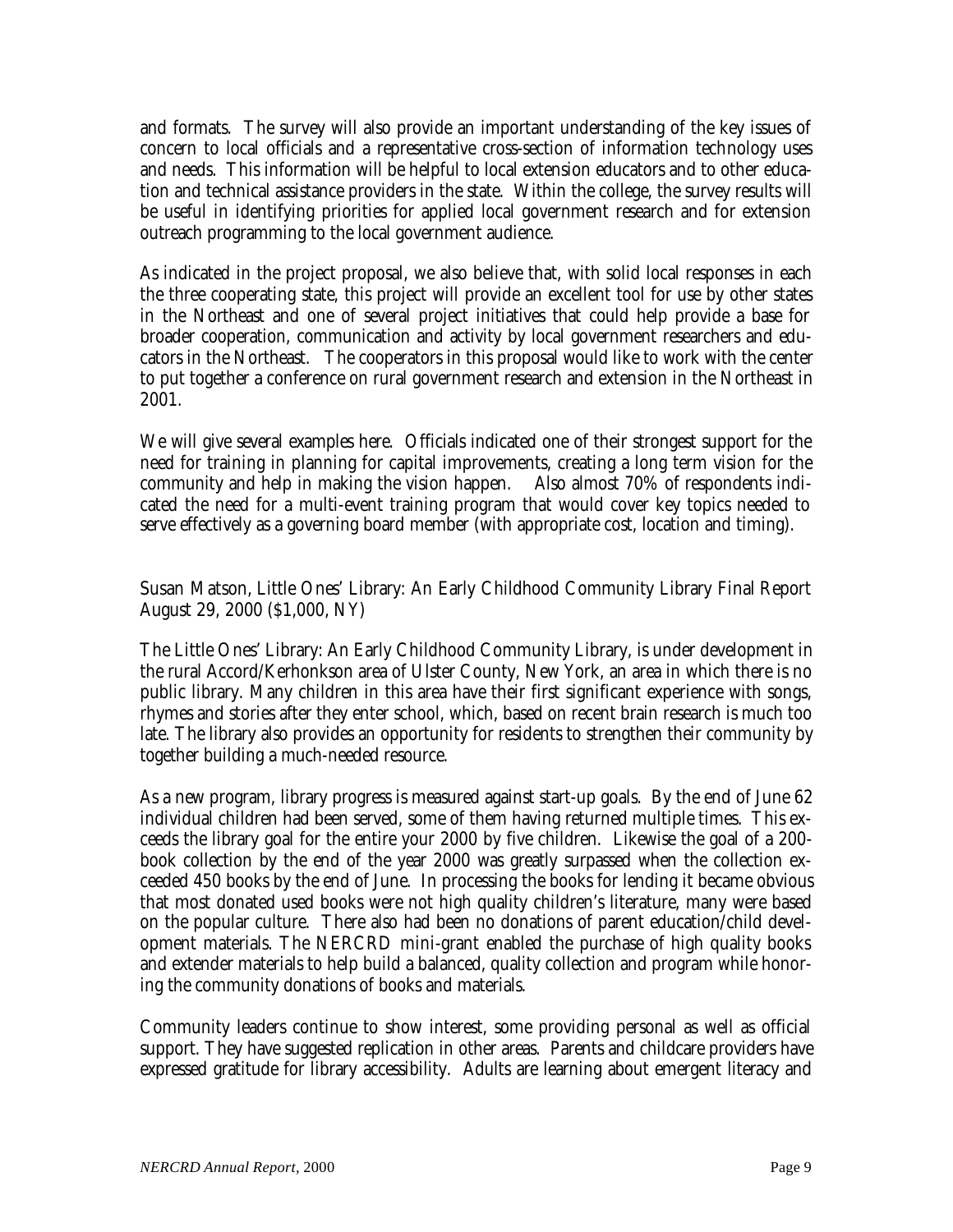are encouraging more community attention to early childhood. Supporters are contributing regularly to the library, as each is able.

**Rick LeVitre and Mike Dolce,** Development of a Farm Labor Service Cooperative, Final Report**,** 8/31/2000, **(\$1,000, VT)**

A dozen Vermont dairy farmers, working with UVM Extension and USDA Rural Development, have launched the Vermont Farm Labor Service (FLS)- a cooperative that will recruit, train and match workers with farmers needing temporary help. A pilot program/feasibility study is developing a data base of workers, skills and availability. Farmers needing help will be able to call in their requests for workers with particular skills and the time(s) needed and the pilot service will furnish a list of people available.

The Center funded project made possible the design and construction of a professional exhibit outlining the goals and accomplishments to date of the FLS. The exhibit was set up at the annual Vermont Farm Show and was viewed by 100's of attendees. FLS Steering committee members were on hand to answer questions and asked farmers stopping at the exhibit to fill out a questionnaire concerning the availability of labor for their operation and qualifications they as employers needed fro employees.

By visiting with steering committee members farmers better understood the concept of the FLS and gained insight into the developmental process of the cooperative. Potential participants were afforded a chance to ask questions pertaining to employment and to sign up to be included a data base of future employees. By having an active presence at the annual farming event in the state both farmers and non-farmers have contacted the steering committee and project leaders to offer support for the project. Results of the questionnaire have aided the steering committee in further developing the pilot program.

Starting a FLS in Vermont becomes a win-win proposition. The farmer will gain a reliable, trained and insured work force. The state continues to have a farm base beneficial to its economy. The community maintains its farms and the infrastructure that surrounds them. The service opens opportunities for young people to enter farming. Part-time employment and flexible scheduling for retired farmers, single parents and others is created. All this aids in the enhancement of a sustainable rural community.

#### **Steve VanderMark and Frank Flavin,** *New York Urban Forest Demonstration Arboretum Project, Steve VanderMark and Frank Flavin,* Final Report, August 31, 2000. **(\$1,000, NY)**

Based on community needs to replant and re-grow trees lost to decline and weather events such as the January 1998 Ice Storm, this demonstration arboretum is to be a centralized model for training proper ways to:

- Plan better replacement tree siting
- Plant, mulch, sometimes stake new trees
- Care for and establish new trees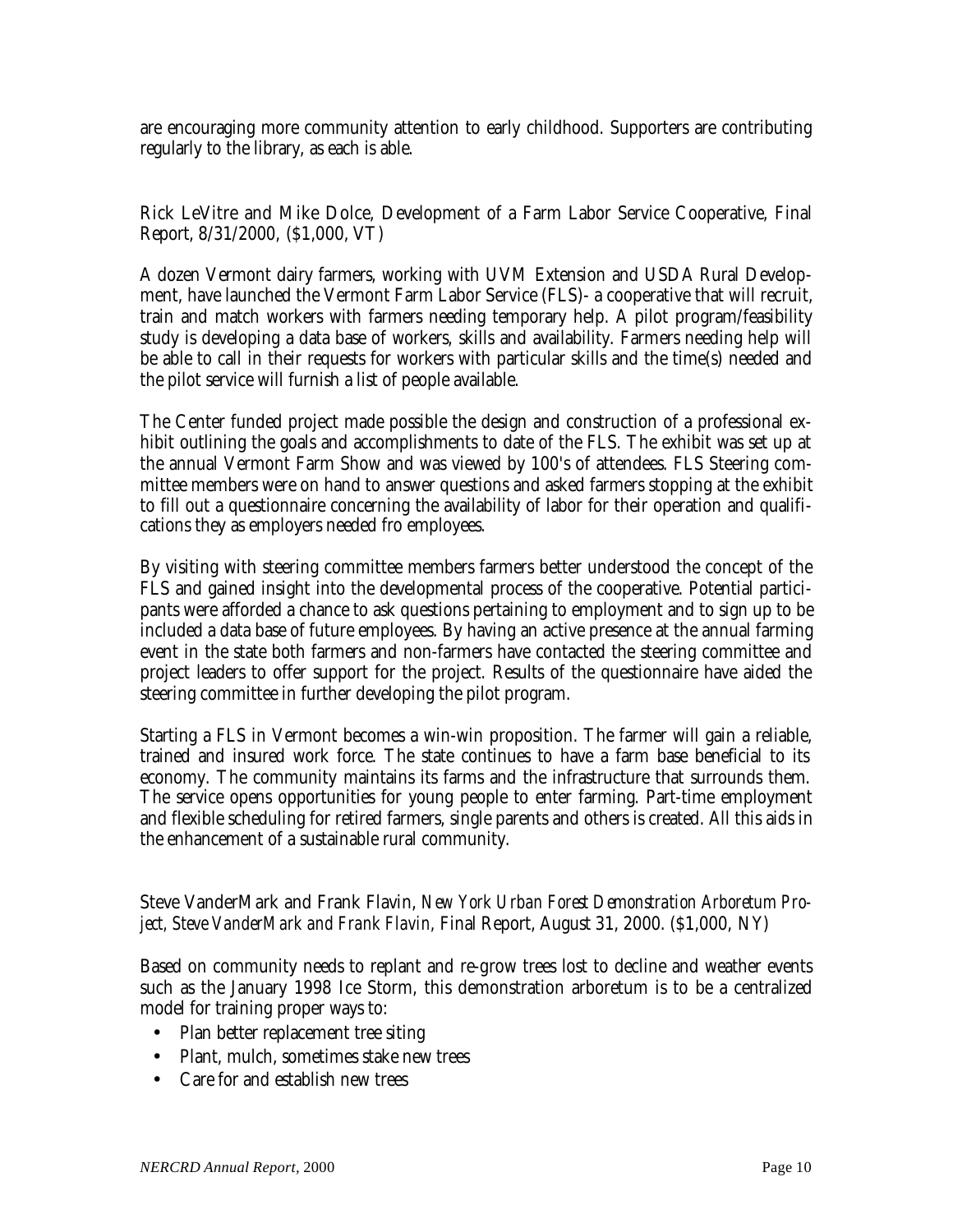• Train young trees by pruning for better future strength, safety in our communities' forests

As communities, large and small in the region, look to tree planting, such as encouraged and supported by storm damage grant programs, the need is clear to train local officials, tree managers or community groups and workers in the steps outlined above. Poor past examples abound in the region from the past, leaving trees that are bad choices, prematurely declining, or likely hazardous future liabilities. This demonstration arboretum will help teach methods of improving community forests' future quality and safety by starting with proper procedures early on in any replanting project. Expandable and considered long-term, the arboretum will generate transportable teaching materials as well as being a living reference resource.

#### **J. W. Comerford, Mary Shick, Christian Vinten-Johansen, Sandra Gunsallus,** *Expansion of the Pennsylvania Feeder Calf Roundup Beef Cattle Marketing Program*, Final Report, August 2000 (**\$1,000, PA).**

The Pennsylvania Feeder Calf Roundup is an ongoing effort of beef cattle extension in the Department of Dairy and Animal Science and Penn State Cooperative Extension. Objectives are to improve the quality and value of feeder cattle produced in Pennsylvania; and to allow Pennsylvania feeder calf producers to participate in marketing programs that are more competitive and recognize the added value of their cattle.

Pennsylvania Roundup calves have developed an outstanding reputation for health and feedlot performance. Morbidity after the sale has averaged less than 1%, and only one calf has been lost from traceable records. Calves have sold at the top price or near the top of all 1200 cattle sold on the sale annually. Repeat buyers occur regularly. A survey among producers indicates they feel the additional price they receive for the cattle is the most important feature of the program, which often averages \$20/cwt above local markets. Costs for the program have varied from \$35.00 to \$47.00 per calf, and usually requires a premium price of \$4.00/cwt. Producers also indicate the program has helped them make production and breeding decisions that have improved the value and pride they have in their cattle. Future improvements include the purchase of half-sib sires among consigning herds to increase the genetic consistency, source verification validation, and enterprise financial analysis.

The objective of the current project is to expand the awareness of the program among extension educators, veterinarians, and beef industry support personnel. A CD-ROM was developed to explain the program in an easily transportable form. Some formatting delays prevented extensive distribution, but an evaluation of the product was conducted among 20 county extension agents. The professionals participating in the evaluation process indicated this form of educational delivery will be useful for extension educators and for beef producers. Further, there was significant agreement that the use of informational CD's will improve the impact of extension educational programs in beef production. The major disadvantages were the ability to use the CD in a remote location and translation problems from one computer platform to another. There is significant evidence providing information about the Pennsylvania Feeder Calf Roundup to educators, producers, and industry support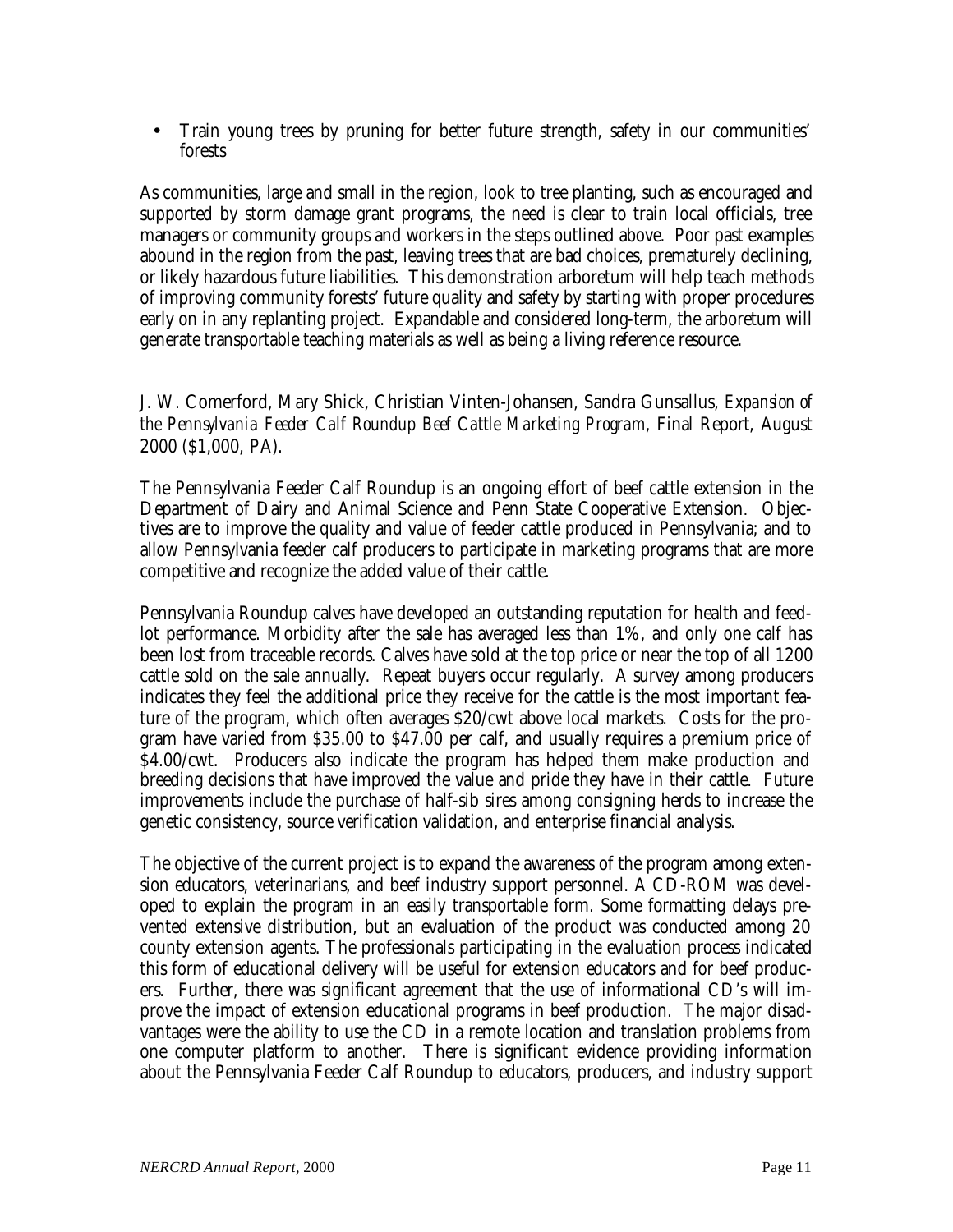personnel in a CD-ROM format will allow more beef producers to take advantage of the increased economic value of cattle produced and sold in this program.

**Conklin, Jean,** *Preserving Rural Character through Agriculture*, Final Report, June 1, 2000 **(\$1,000, NH).** WEB INFO: http://ceinfo.unh.edu/Agriculture/Documents/PRCTA.htm

*Preserving Rural Character through Agriculture* is an initiative designed to educate planner, citizens and decision makers about the role of agriculture in shaping the visual, economic and interpersonal landscapes referred to as rural character. The centerpiece of the initiative is a resource kit for town planners. The resource kit describes agriculture's role in the community and receptive ways to present this to the public. It offers insights, tools and resources to prevent unintended negative consequences of land use regulations and decisions on agriculture, along with specific suggestions for enhancing and supporting agriculture in New Hampshire.

### **Preserving Rural Character Through Agriculture**

The New Hampshire Coalition for Sustaining Agriculture has been promoting the resource kit and the concept of preserving rural character through agriculture for the past year. On December 3, 1999, the University of New Hampshire held a three-hour in-service session to train extension educators and other agency personnel in the use of the kit; 30 attended. More than 1000 individual citizens have been introduced to the resource kit in New Hampshire. Audiences have included citizen planners, resource professionals working with towns, farmers and legislators. Kits have been distributed to over 100 towns.

Collaborating Partners: New Hampshire Coalition for Sustaining Agriculture, UNH Cooperative Extension, New Hampshire Department of Agriculture, Markets and Food, New Hampshire Division of Historical Resources, New Hampshire Office of State Planning, Rockingham Regional Planning Commission.

Support Leveraged: Coalition members developed sections of the kit and have introduced it at events around the state, the NH Office of State Planning printed the Technical Bulletin, and UNH Cooperative Extension supplied facts sheets for the notebook.

**Abel, Jennifer, Joan S. Thomson, and Audrey Maretzki,** *Food matters: evaluating the participation of county, city and town planners in community food systems*, Final Report, Nov. 15, 2000, **(\$1,000 PA)**

A total of 33 county and municipal planners from 18 counties in Southeast and Southwest Pennsylvania were interviewed to study their involvement in food system issues, to find out what factors would influence them to become more involved, and to explore how groups like extension educators and community organizations can work with planners on food system issues. Food system issues include farmland preservation, mapping food sector activities, and siting supermarkets in underserved areas. Only 12% of the planners reported significant involvement, 18% moderate, and 70% reported minimal involvement in food system activities. In terms of factors that would influence them to become more involved, those factors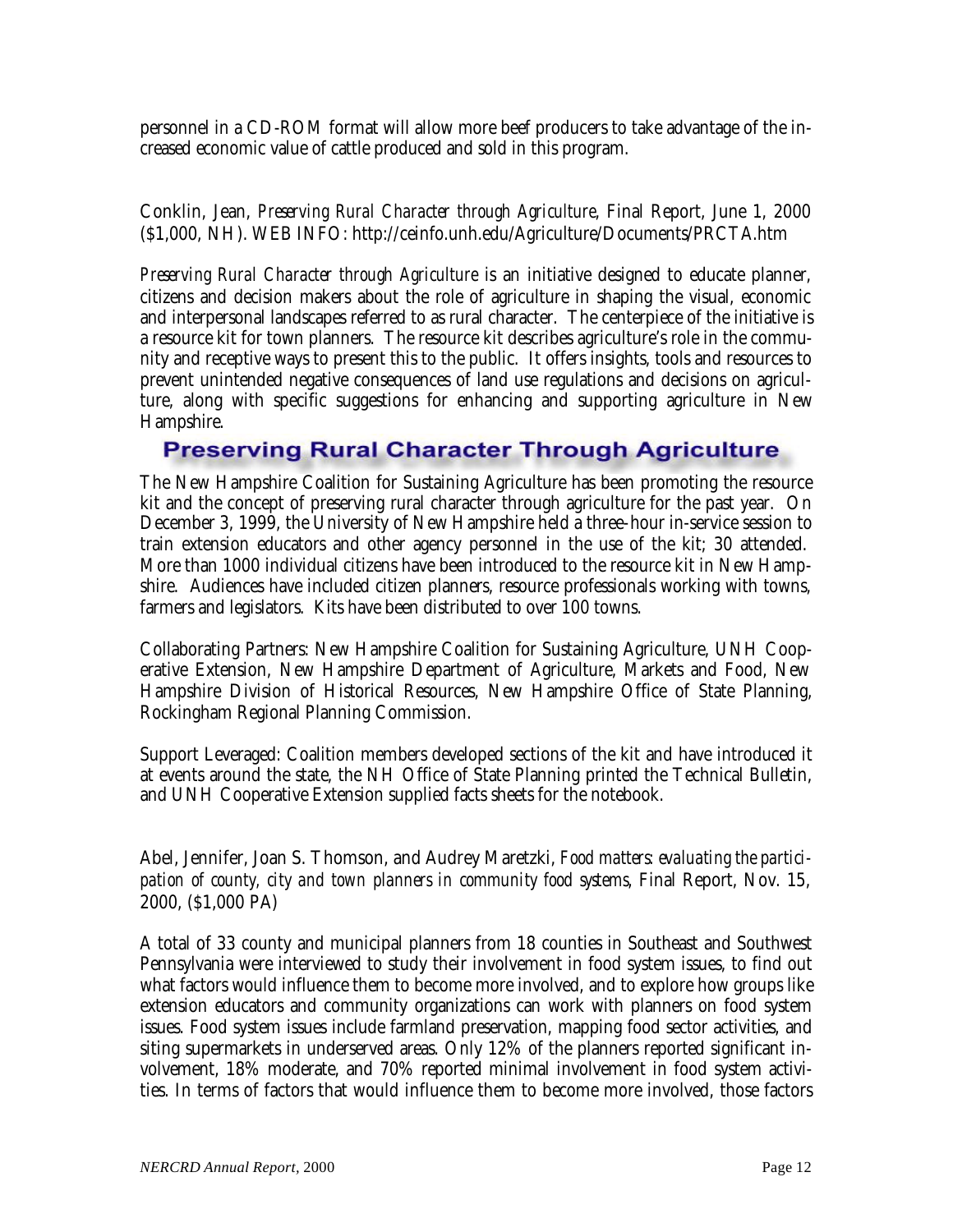that would have the most significant influence were government mandates, citizen pressure, and funding. The factors having the least influence were working with nonprofit organizations, working with community development corporations, and educational programs from groups like cooperative extension.

The results of the study were reported in a master's thesis and in three publications, each of which was directed toward a different audience: extension educators, community organizations, and planners. The publications were sent to a total of 150 representatives of these audiences, who were asked whether or not they would use the information in the publications and for suggestions on improving them. Among the 26 people who provided feedback, only three said they would not use the information. The suggestions offered for how to improve the publications are being incorporated into their revisions. The revised publications will be produced as Penn State Cooperative Extension publications and available for distribution to organizations and individuals across the country interested in strengthening their local food systems.

**Ingerson-Mahar, Joseph, Kristian Holmstrom, Sarah Walker, Peter Nitzsche and Michelle Infante-Casella,** *Development of an Educational IPM Poster for Farm Vegetable Markets* **(\$1,000 NJ)**



Development of an educational IPM (integrated pest management) poster for farm vegetable markets evolved from a farmer request for a poster to help identify him as an IPM practitioner and to educate his customers about IPM. Our group developed a 2 by 3 foot laminated poster to be used in ten farm markets in New Jersey as a preliminary step in educating farm market customers about IPM. Six hundred self-addressed, stamped postcards with five survey questions designed to measure the impact of the poster were placed with the posters, along with a Rutgers Cooperative Extension fact sheet on IPM.

Twenty-four percent of the respondents were aware of IPM prior to seeing the poster, however, the poster helped 94 % of the respondents to better understand what IPM was and 79 % said that they would be interested in learning more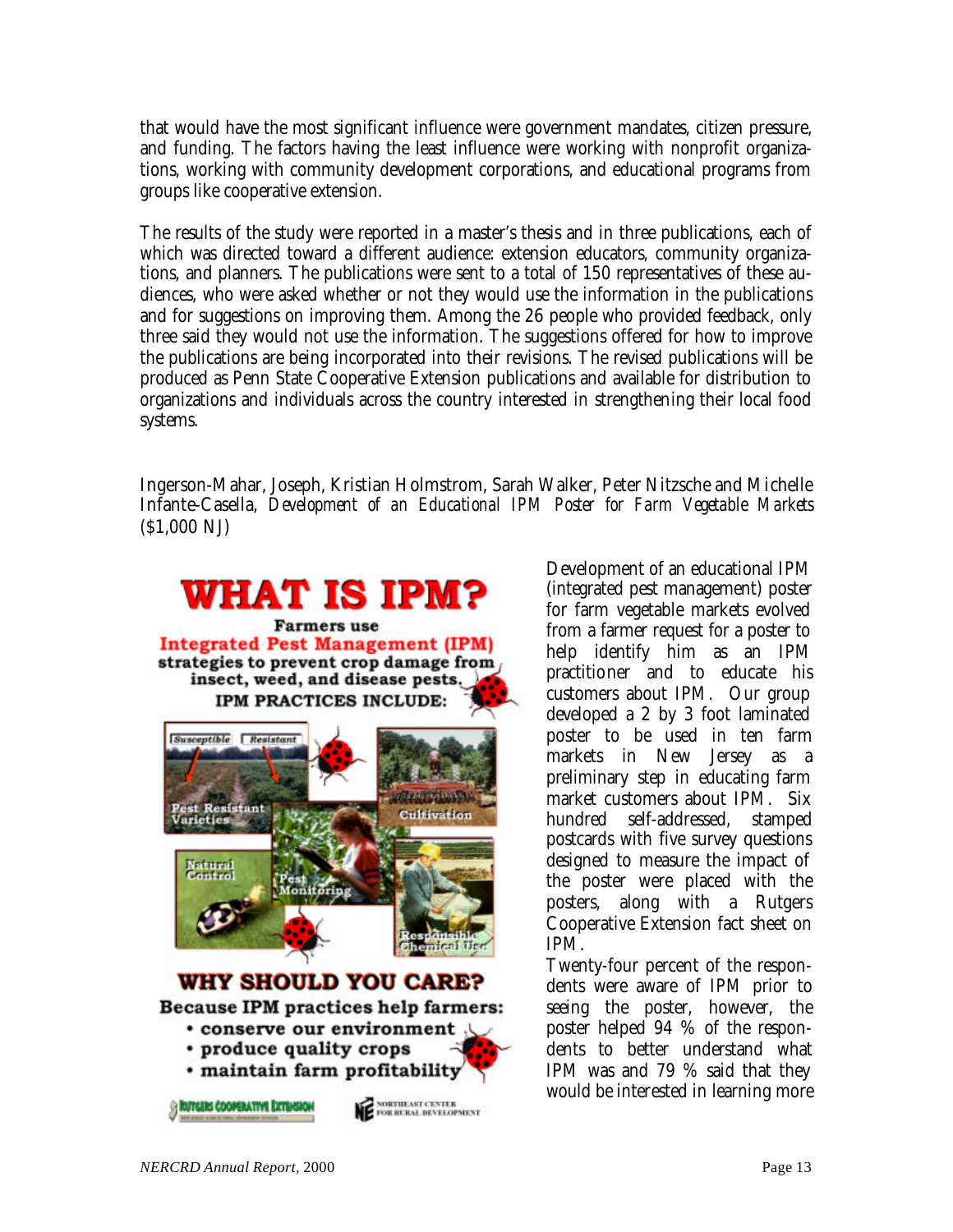

about IPM. Ninety-four percent of the respondents did not know that the farms at which they purchased their produce practiced IPM. Ninety-seven percent of the respondents felt that IPM was a positive farm practice. In additional comments, 47% of respondents indicated that they are more inclined to purchase IPM produce.

**Barbara O'Neill, Patricia Brennan, Gerri Walsh, Jane Schuchardt, Linda Fox, Joan Witter, Joyce Christenbury, Nancy Porter, Connie Kratzer and Irene Leech:** *Investing for your Future* Final Report, Sept. 20, 2000, (\$1,000, NJ**,** cooperating with CSREES-USDA and the Securities Exchange Commission)

The project team developed 250 annotated PowerPoint slides for a six-week class series called *Investing For Your Future.* The class was developed to teach the same content as the existing print and online home study courses, which were funded with a previous grant. Both the home study course and the class series are targeted at beginning investors with small dollar amounts to invest.



RUTGERS. THE STATE UNIVERSITY OF N.J. | COOK COLLEGE & THE NEW JERSEY AGRICULTURAL EXPERIMENT STATION

The major impact to date is that *Investing For Your Future* was the first financial management course to be developed by a team from within the Cooperative Extension System for national distribution. States do not need to "reinvent the wheel" (as they did with MONEY  $2000<sup>TM</sup>$  because they have all of the class files on a CD-ROM. Another major impact is a continued close working relationship between Cooperative Extension and the U.S. Securities and Exchange Commission). For further details, see www.investing.rutgers.edu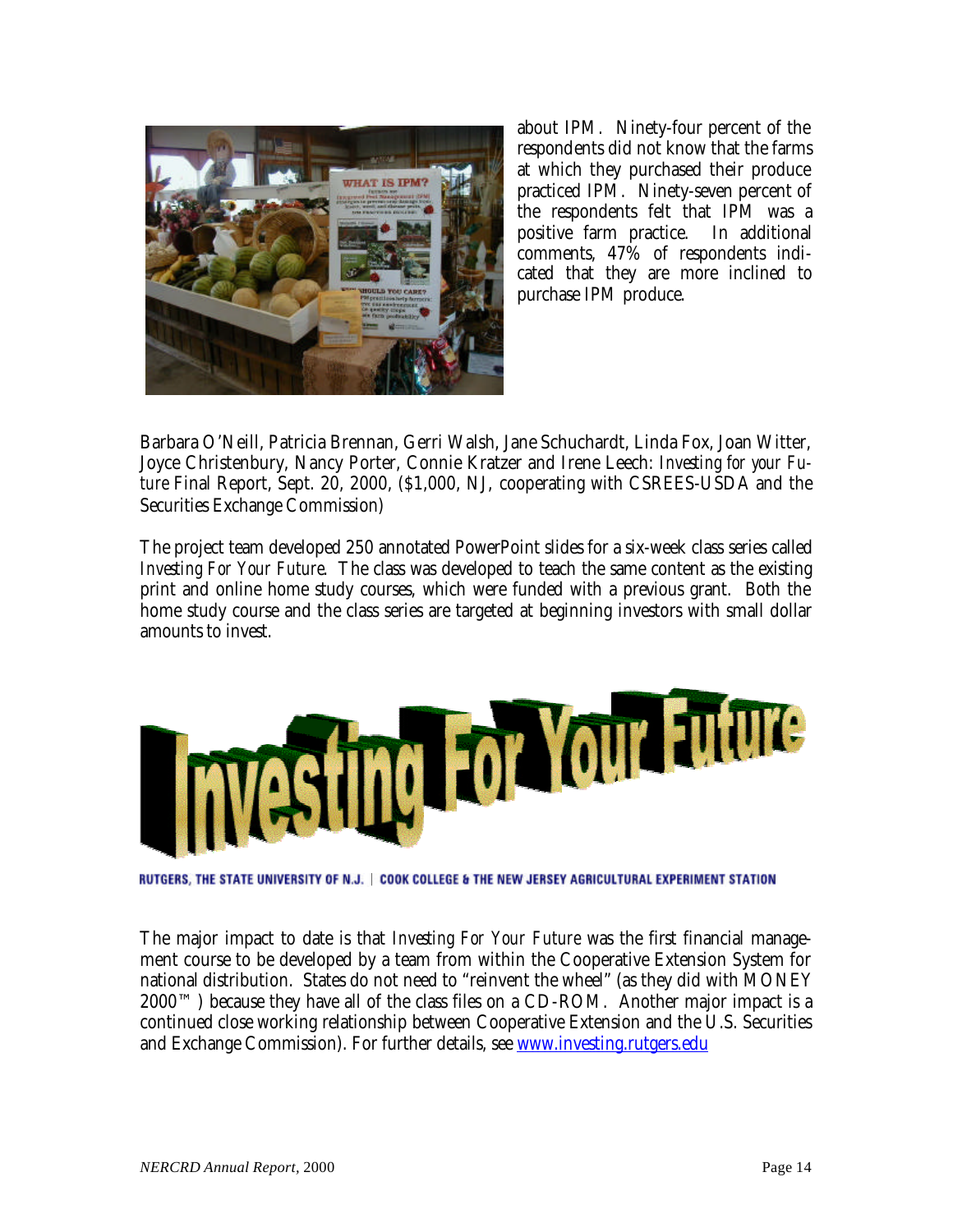## **4. Other Center Activities**

- Center staff worked with WVU faculty to start designing a Small Retail Business Evaluation program, Winter 2000.
- Attended the PASA (Pennsylvania Association for Sustainable Agriculture) annual meeting, State College, PA, February 4, 2000; this meeting draws participants from around the nation. http://pasafarming.org/
- Attended Center for Rural Pennsylvania quarterly Board meetings, January 7, May 15 and November 13, 2000, Harrisburg, PA. www.ruralpa.org
- Attended the National Rural Development Partnership meeting, Washington DC, March 5-8, 2000. http://www.rurdev.usda.gov/nrdp/conf/March2000.html
- Attended the national conference on "Rural Policy: Issues, Data Needs, and Data Access," co-sponsored by the American Agric. Economics Association, US Department of Agriculture, Statistics Canada and Farm Foundation, in Chevy Chase, MD, March 27, 2000. http://www.ext.nodak.edu/homepages/aedept/ruralconf/index.htm
- Attended the Federal Reserve Bank of Kansas City/Center for Rural America national conference, "Beyond Agriculture: New Policies for Rural America", Kansas City, MO, April 27-28, 2000. http://www.kc.frb.org/RuralCenter/conference/ruralconfmain.htm
- Attended the RULE Leadership conference, Harrisburg, PA, April 30-May 2, 2000.
- Served as a Discussant at the "Rural Dimensions of Welfare Reform" national conference, Washington, DC, May 4-8, 2000. http://www.jcpr.org/conferences/oldconferences/rural.html
- **·** Represented the Regional Rural Development Centers at the American Enterprise Opportunities annual conference, May 10-13, 2000, Lowell, MA. http://www.microenterpriseworks.org/conferences/highlightcover.htm
- **·** Represented the USDA and rural areas at the National Steering Committee Meeting on Regional Resource Centers (for using Information Technology in rural communities), Denver, CO, May 24-25, 2000 [travel supported by USDA/CSREES/ECS].
- Presented a selected paper at the *Northeastern Agricultural and Resource Economics Association* annual meeting, June 11-13, 2000. "Why Farmers Quit: A County-Level Analysis" *Abstract*: We identify factors associated with changes in the number of farm proprietorships at the U.S. county-level between 1987 and 1997. Particular emphasis is placed on the role of off-farm employment in stabilizing farm numbers over time. http://bluehen.ags.udel.edu/narea/index.html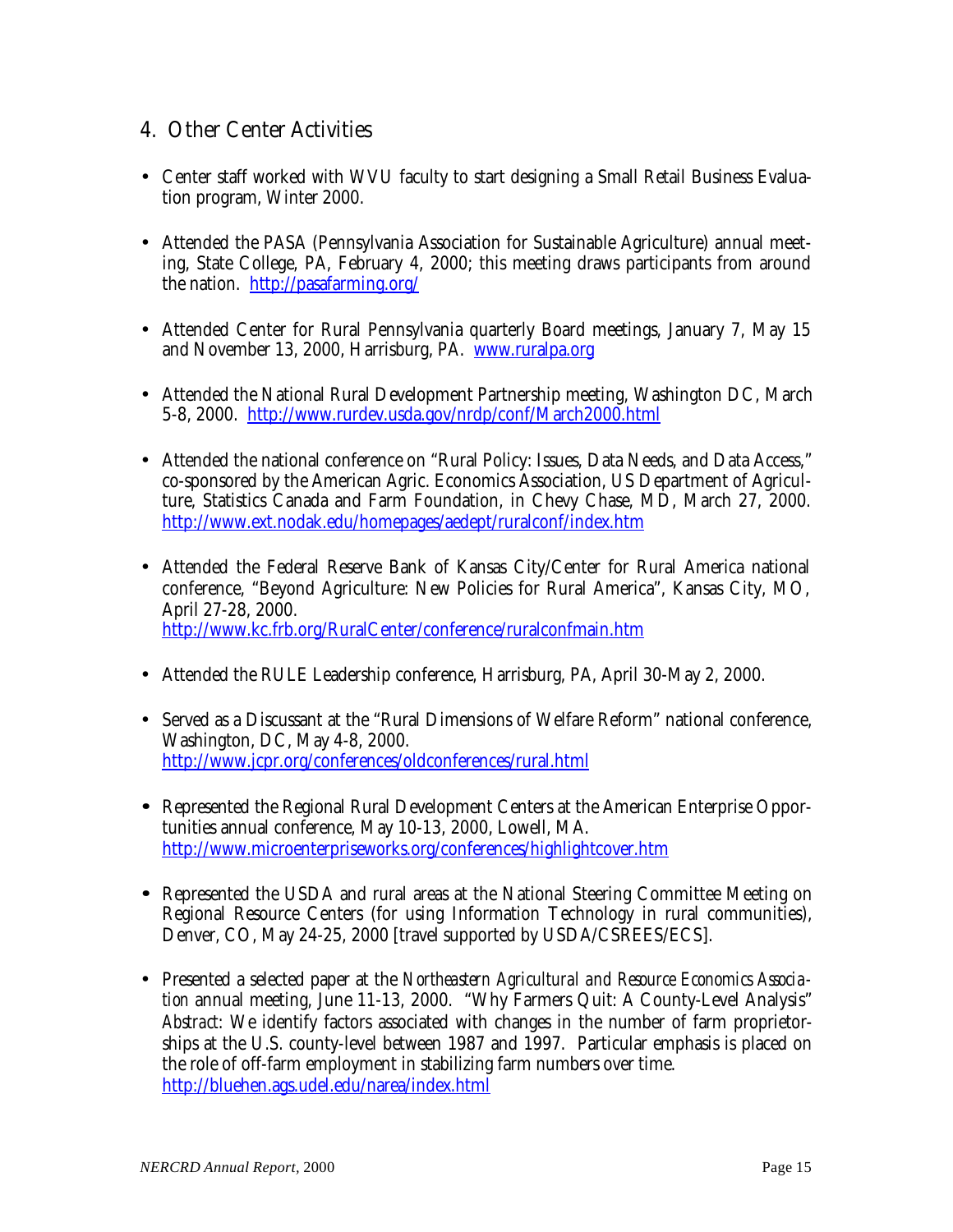- Attended the Northeast Agricultural Experiment Station and Extension Directors Summer 2000 joint meeting in Vergennes, VT, June 25-28, 2000 and presented an update on Center Activities to NERA, NEED and the AH/CARET groups. http://www.agnr.umd.edu/users/NERA/meetings.html
- Presented a symposium paper at the *American Agricultural Economics Association* annual meeting on "Rural Economic Adjustments to Changes in Agriculture" and a poster entitled "Technology Gains and Farmer Well-Being: Some Evidence from the Data" (with David Debertin), Tampa, FL, July 30-August 2, 2000. http://www.aaea.org/meetings/m2000/overview.html
- Participated in a panel presentation at the 2000 Rural Sociological Society annual meeting, in Washington, DC, August 13-17. http://www.ruralsociology.org/ The following is from CSREES UPDATE (the electronic newsletter), September 22, 2000:

REGIONAL RURAL DEVELOPMENT CENTERS FEATURED IN PANEL The four Regional Rural Development Centers (RRDC's) were featured at the annual meeting of the Rural Sociological Society, August 13-17, in Washington, DC. In a panel on "Rural Development Issues in America," the directors of the Centers discussed key issues emerging in each region, methods to involve land-grant faculty in innovative rural development activities, ways to influence rural development extension and research and policy, and the importance of the centers for the land-grant system.

- Provided travel support for the Executive Director of the New England Forestry Foundation (Groton, MA; http://www.neforestry.org/) to attend the  $8<sup>th</sup>$  International Symposium on Society and Resource Management in Bellingham, WA conference.
- Represented the RRDCs at the 2000 Farm Foundation/ National Public Policy Education Committee "50th National Public Policy Education Conference," in Albany, NY, September, 17-20, 2000. http://www.farmfoundation.org/2000NPPEC/00nppec.htm
- Developed and submitted an NRI Conference Grant application, "Community Design Team Approaches to Community Development: Commonalities and Impacts," with and on behalf of the four regional Center Directors. Faculty from WV and PA are on the organizing committee.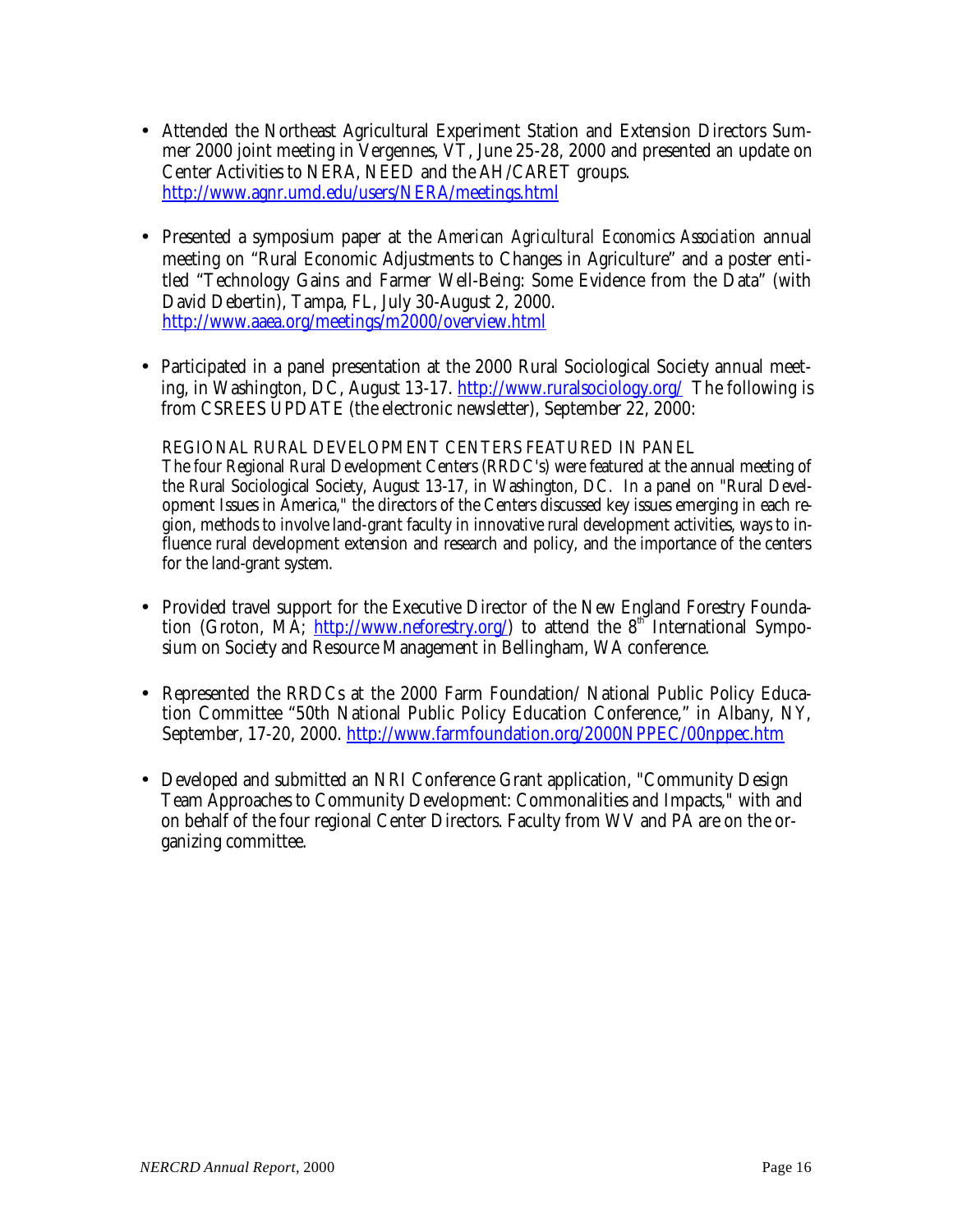# **· Regional Rural Development Centers**



**Cornelia Flora**, Director North Central Regional Center for Rural Development Iowa State University 108 Curtiss Hall Ames , IA 50011-1050

Phone: (515) 294-7648 Fax: (515) 294-3180 E:mail: cflora@iastate.edu Web site: http://www.ag.iastate.edu/centers/rdev/RuralDev.html



**Stephan J. Goetz**, Director Northeast Regional Center for Rural Development The Pennsylvania State University 7 Armsby Building University Park, PA 16802-5602

Phone: (814) 863-4656 FAX: (814) 863-0586 E-mail: sgoetz@psu.edu Web site: http://www.cas.nercrd.psu.edu/



**Bo Beaulieu**, Director Southern Rural Development Center Mississippi State University Box 9656 Mississippi State, MS 39762-9656

Phone: (601) 325-3207 FAX: (601) 325-8915 E-mail: ljb@mces.msstate.edu Web site: http://ext.msstate.edu/srdc/



**Steven E. Daniels,** Director Western Rural Development Center Utah State University 8335 Old Main Hill Logan, UT 84322-8335

Phone: (435) 797-9732 FAX: (435) 797-9733 E-mail: sdaniels@ext.usu.edu Web site: http://wrdc@ext.usu.edu